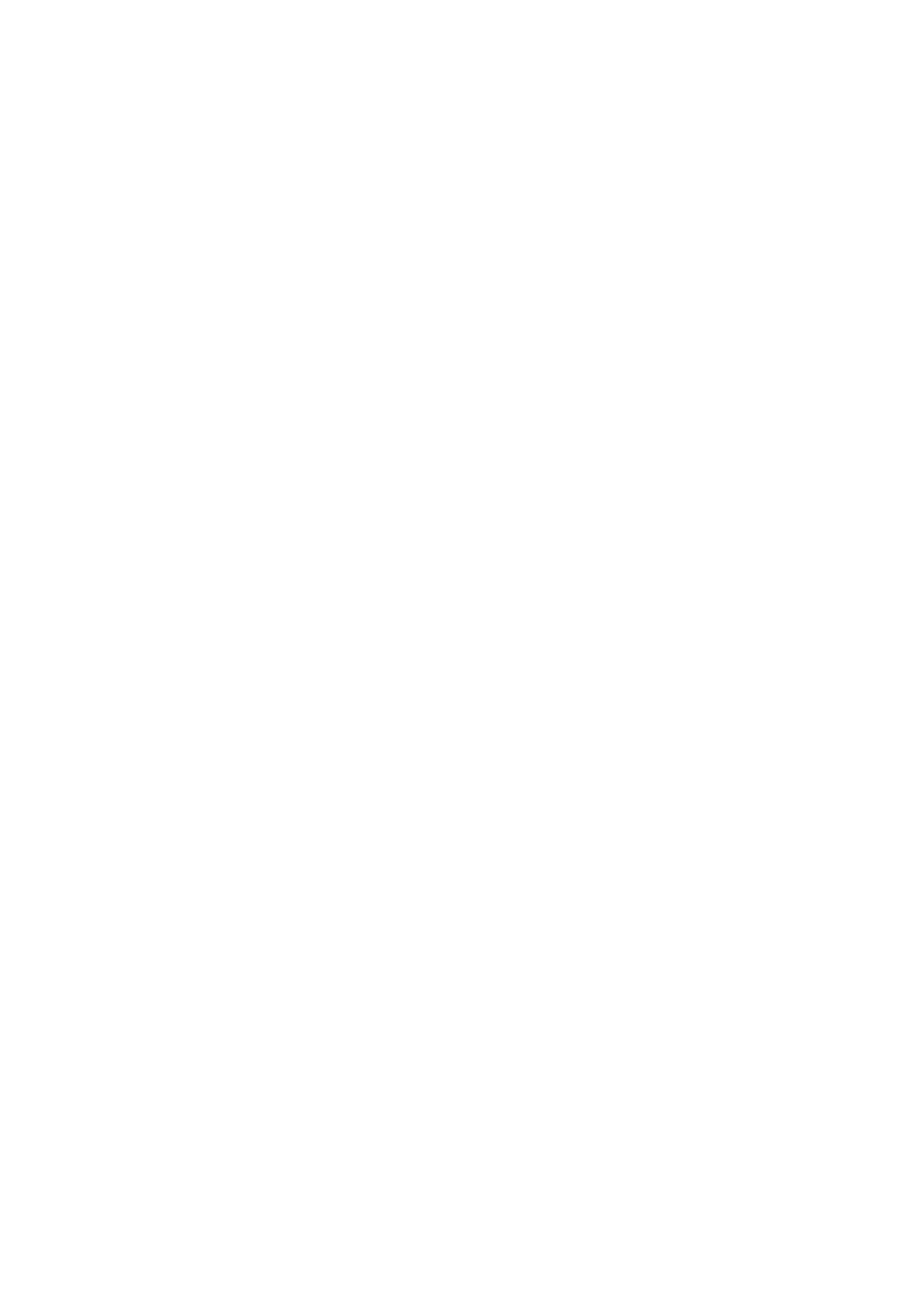## **RENFREWSHIRE VALUATION JOINT BOARD**



| <b>Title</b>       | <b>Risk Register</b>                  |
|--------------------|---------------------------------------|
| <b>Author</b>      | Depute Assessor & ERO                 |
| <b>Approved By</b> | Senior Management Team                |
| Date of Approval   | August 2013                           |
| <b>Reviewer</b>    | Assistant Assessor & ERO - Governance |
| <b>Review Date</b> | As Required                           |

#### **Review History**

| <b>Review</b> | <b>Details</b>                                                  | <b>Release Date</b> |
|---------------|-----------------------------------------------------------------|---------------------|
| No.           |                                                                 |                     |
|               | <b>First full review</b>                                        | 1 February 2014     |
| 2.            | Second full review                                              | 1 February 2015     |
| 3.            | Third full review:<br>Name changed to Risk Register             | 1 August 2016       |
|               | Fourth full review - Name changed to Corporate Risk<br>Register | 1 August 2018       |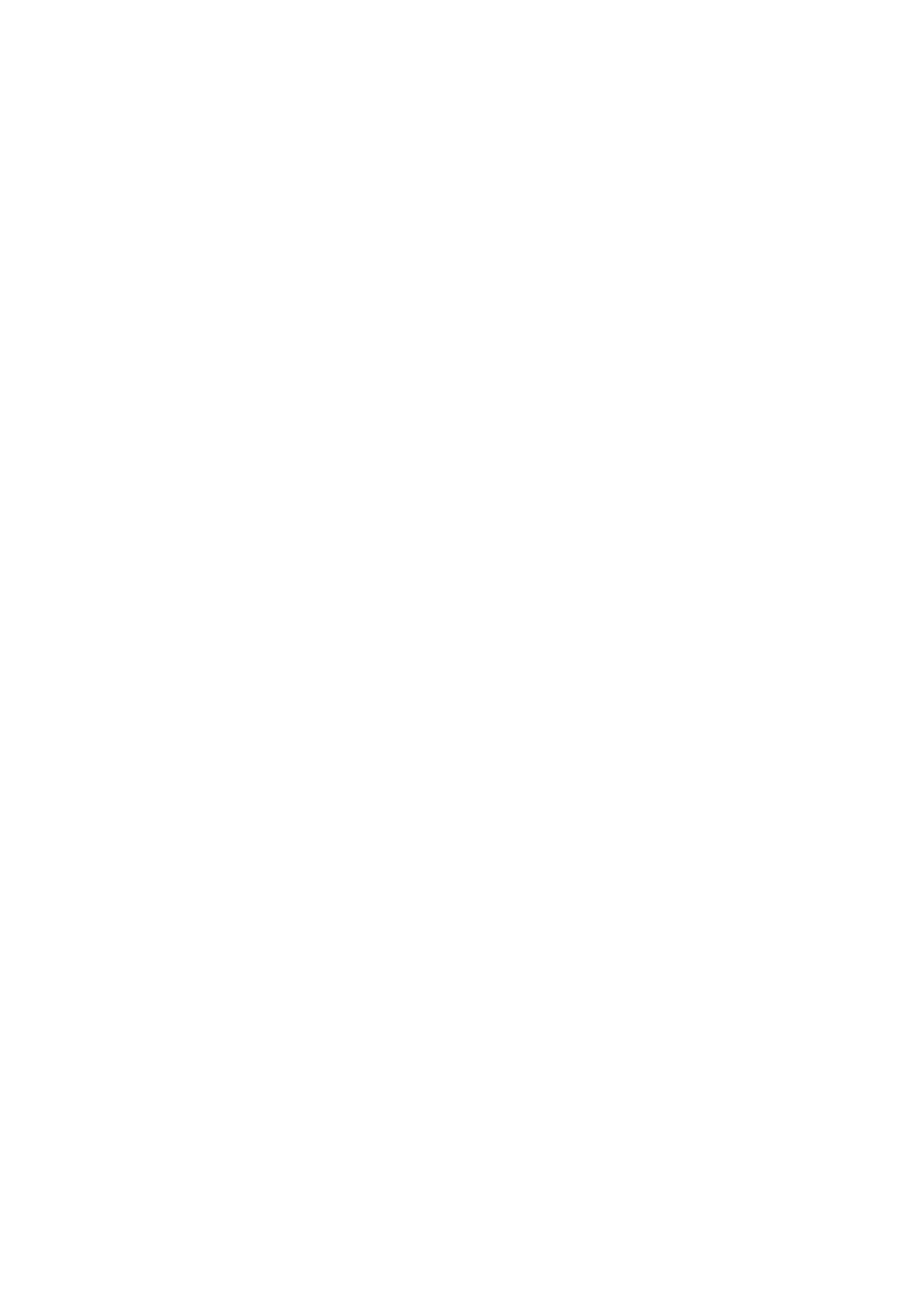### **CONTENTS:**

#### **PAGE**

| Preamble   |                                                                                                                | 3 |
|------------|----------------------------------------------------------------------------------------------------------------|---|
| 1.0        | <b>Background</b>                                                                                              | 4 |
| 2.0        | Corporate Risk Management - Identification of arrangements<br>within RVJB including Roles and Responsibilities | 4 |
| 3.0        | Corporate Risk Management Objectives                                                                           | 5 |
| 4.0        | <b>Corporate Risks</b>                                                                                         | 6 |
| APPENDIX 1 |                                                                                                                | 8 |
|            | Risk Areas in Order of Significance                                                                            | 8 |
|            | <b>RVJB Corporate Risk Register</b>                                                                            | 9 |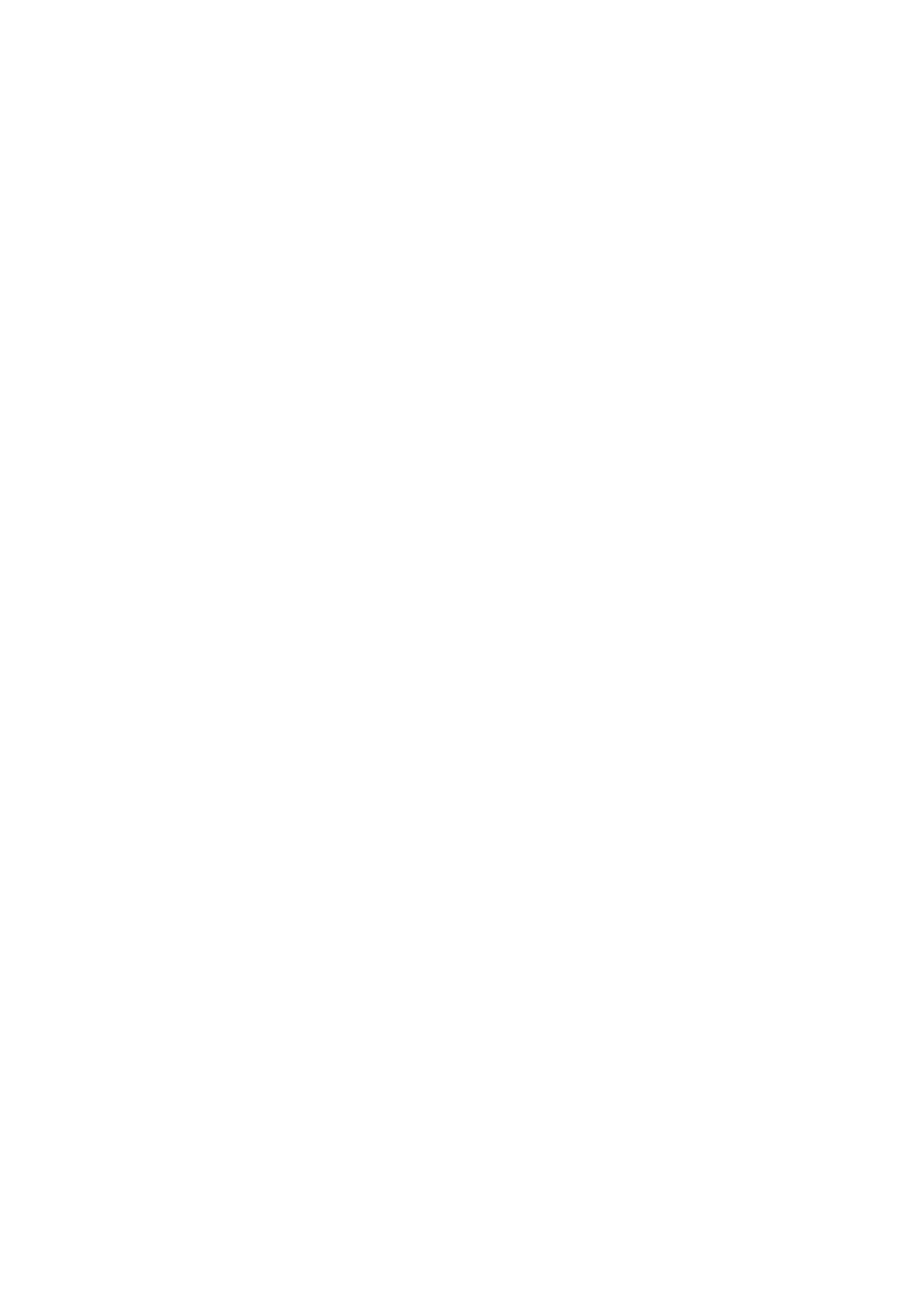#### **Preamble**

The business and social environment that the Board operates and provides services within continues to be a challenging and changing environment. Change is ever present and we need to evolve in order to keep pace with our financial challenges, our key priorities and effective service delivery.

Effective Risk management is the process of identifying risks, evaluating their potential consequences and determining the most effective methods of controlling them. The purpose is to reduce the frequency of risk events occurring where possible, and minimising their effect if they do occur. In effect it's about ensuring the right things happen and that, 'risk-aware' not 'riskaverse' decisions are taken in all areas of service delivery.

Risk management offers a number of benefits; it is not simply about health and safety risks, its purpose is to bring sharp focus on the significant risks facing the Board and identifying risk has the equal and opposite benefit of improved service delivery. For example, making major changes in Information Technology can enable an improved experience for service users, although there may be financial implications to reach the required goal.

Risk management should be an integral part of policy planning and operational management. Identifying, analysing, controlling and monitoring risk will aid elected members and senior managers make informed decisions about the appropriateness of adopting policy or service delivery options.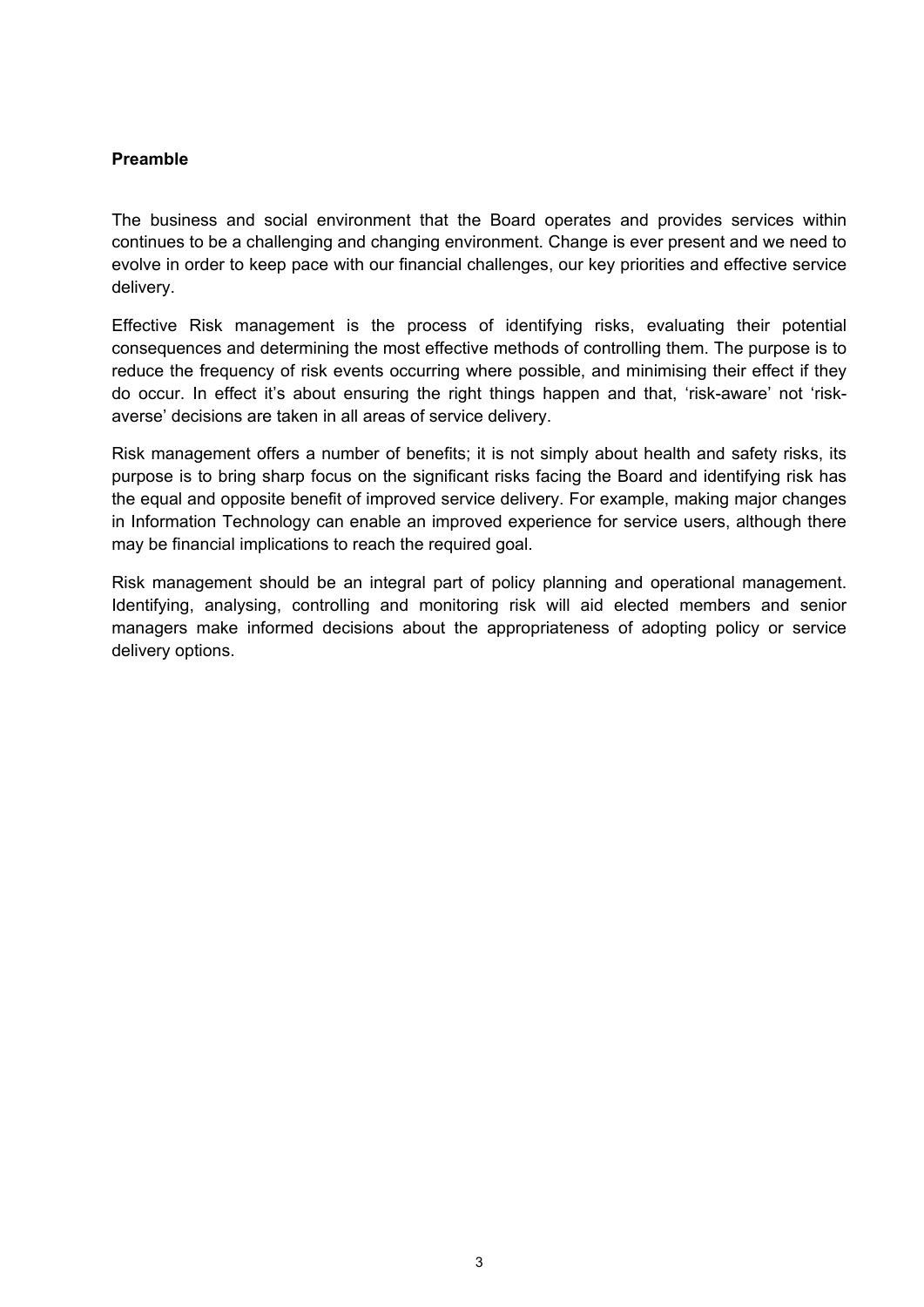#### 1.0 Background

- 1.1 Working in partnership with Renfrewshire Council, the Board's risks have been evaluated using the Council's risk matrix and involves multiplying the likelihood of occurrence of a risk by its potential impact. This produces an evaluation of risk as either 'low', 'moderate', 'high' or 'very high'. High/very high risks are viewed as significant.
- 1.2 The profile of corporate risk going forward is shown in the table below:

| Evaluation    | _ow | Moderate | High | Very High | ™otal |
|---------------|-----|----------|------|-----------|-------|
| No. of Risks: |     |          |      |           |       |

- 1.3 In scoping the proposed corporate risk register, the senior management team have identified those risks that they perceive to be significant. They have then taken steps to manage the risks within their control in order to safeguard their employees, service users and assets. This will in turn preserve and enhance service delivery and maintain effective stewardship of the Boards funds.
- 1.4 The corporate risk register will align with Renfrewshire Valuation Joint Board's Service Plan and Business Continuity Plan.
- 1.5 It should be noted that the cost of controlling the corporate risks and undertaking further action is currently being met within the Board's current budget.

#### **2.0 Risk Management - Identification of arrangements within RVJB including Roles and Responsibilities**

- 2.1 During December 2012, RVJB had implemented a range of standard procedures in keeping with the organisation's risk management strategy. This included adoption of the risk management process and, as mentioned above, the adoption of a standardised risk matrix for analysis and evaluation of risk.
- 2.2 Within RVJB the Governance Working Group, which consists of the Assessor and Electoral Registration Officer (ex-officio member), Assistant Assessors & Principal Administrative Officer are responsible for identifying risks and maintaining the Corporate Risk Register. To ensure the risks are identified a number of methods have been employed and information gathered from various sources. These are outlined below:-

| Consultation                                 | The GWG have met to discuss generic themes which impact on the 3 core<br>1.<br>functions of the Board, to identify service priorities and identify key<br>challenges that may impact on service delivery, financial and other<br>resources. |
|----------------------------------------------|---------------------------------------------------------------------------------------------------------------------------------------------------------------------------------------------------------------------------------------------|
| Benchmarking                                 | 2.<br>Discussion has taken place with the Scottish Assessors Association on the<br>risks Assessors and ERO's face throughout Scotland.                                                                                                      |
| Review of key                                | Service Plan<br>3.                                                                                                                                                                                                                          |
| reports specific to                          | <b>Business Continuity Plan</b><br>4.                                                                                                                                                                                                       |
| <b>Joint Boards</b>                          | Electoral Commission - Performance Standards<br>5.                                                                                                                                                                                          |
| Review of new/<br>emerging                   | Review of new/emerging legislation which has or will impact on the statutory<br>7.<br>3 core functions.                                                                                                                                     |
| $legislation -$<br>working in<br>partnership | Other examples include the Equalities Act etc<br>8.                                                                                                                                                                                         |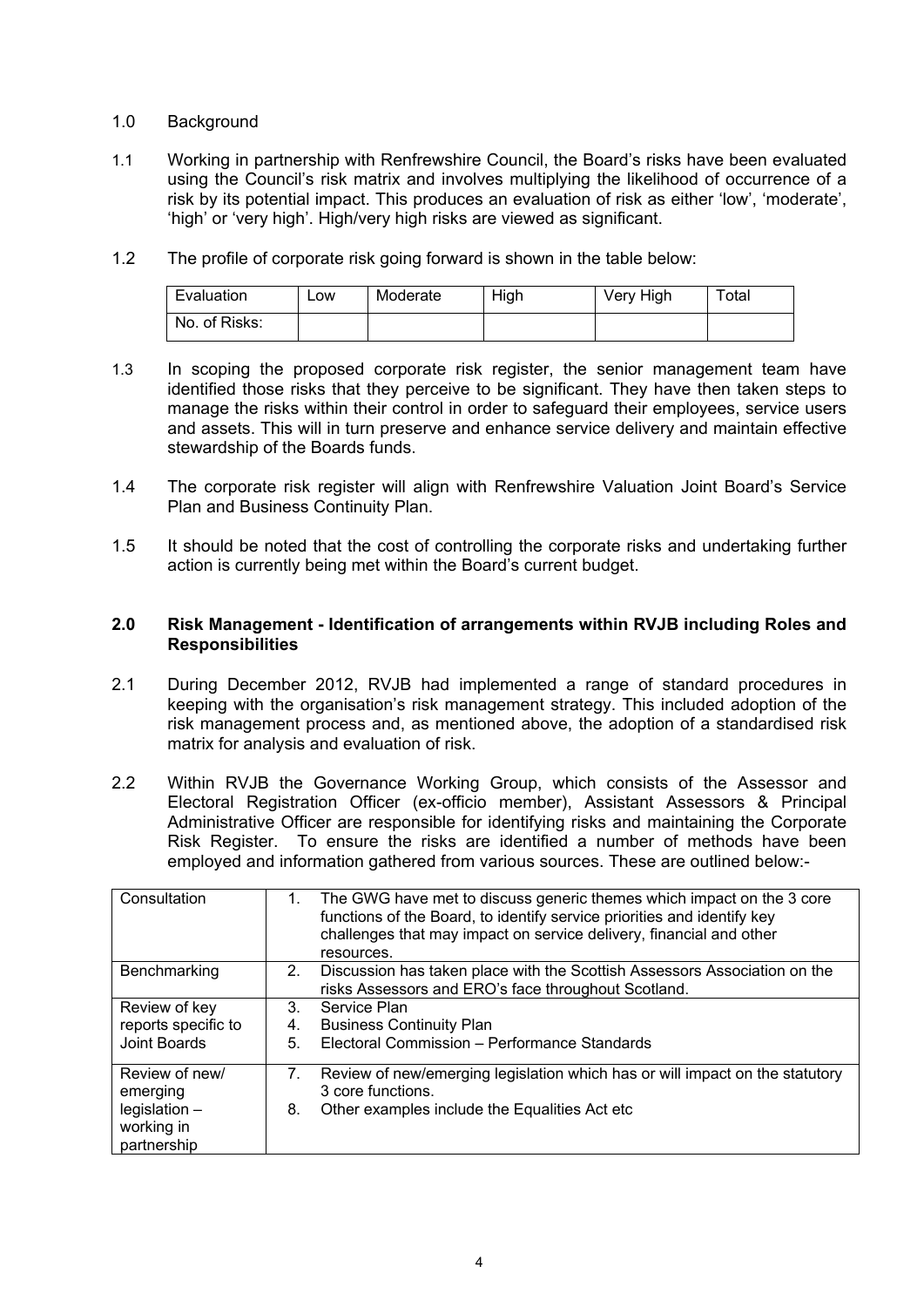2.3 The Assessor or Assistant Assessor, will co-ordinate the RVJB's response to any risk event. They will ensure activation of the Senior Management Team (SMT) along with appropriate additional specialised staff, if specific expertise is required.

 The SMT will act in accordance with the Corporate Risk Register and the Business Continuity Plan ensuring, so far as is reasonably practicable, the health, safety and welfare of those affected.

 The SMT shall ensure effective communication between all relevant internal and external persons and agencies, keep accurate records of all decisions or actions taken and, if the Emergency Services are present, act on the advice of the senior, or Incident Officer.

 Due to the relatively small and compact operation carried out by the Valuation Joint Board, the required structure can be compressed, with the same group fulfilling various roles. The expected base of operations will be The Robertson Centre or a Renfrewshire Council Property.

#### **3.0 Corporate Risk Management Objectives**

The organisation's corporate risk management objectives will be met by ensuring:-

- 1. Leadership and management: Ensuring the Assessor and Senior Managers fully support and promote risk management.
- 2. Policy and strategy: Ensuing that the risk management policy and strategy remains fit for purpose, providing a consistent approach to risk management and increasing its effectiveness.
- 3. People: Ensuring that the organisation's people are equipped and supported to manage risk well.
- 4. Partnerships and resources: Ensuring that the organisation has effective arrangements in place for managing risks in partnerships.
- 5. Processes: Ensuring that the risk management processes are effective in supporting the business activities of the Board.
- 6. Risk handling and assurance: Ensuring that risks are handled well and that the organisation has assurance that risk management is delivering successful outcomes and supporting innovation.
- 7. Outcomes and delivery: Ensuring that risk management does contribute to achieving positive outcomes for the organisation.

#### **4.0 Corporate Risks**

Eleven corporate risks have been identified and a proforma completed for each risk, with the level of risk identified, see *Appendix 1.* 

The majority of the corporate risks are inter-related and in some instances inter-dependent. Given this inter-dependence the SMT will have an over-view and monitor any changes/developments which may impact on the Board's current risks.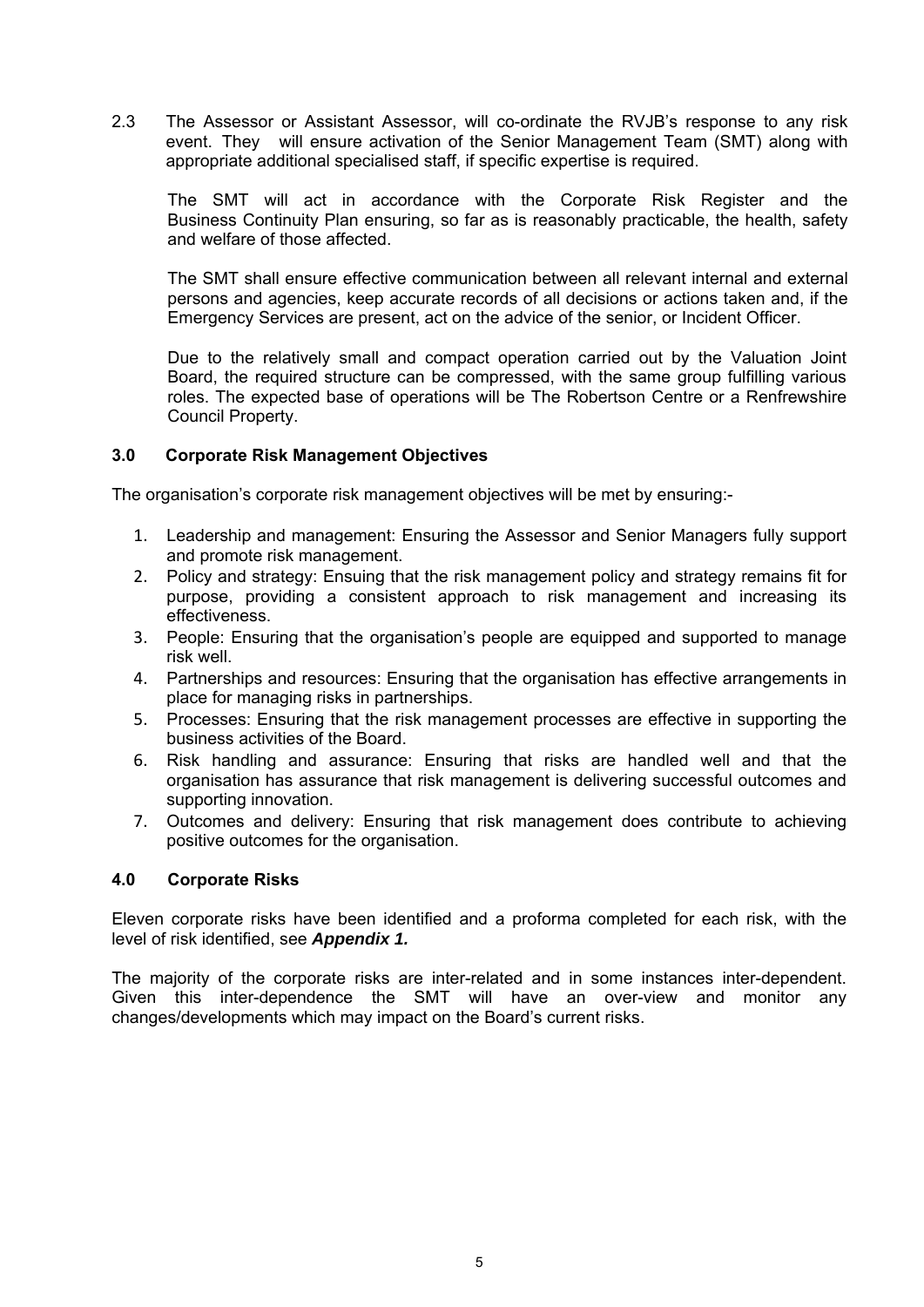| 1. Economic Sustainability / Financial<br><b>Pressures</b>       | Those affecting the ability of the Board to<br>meet its financial commitments, due to<br>budgetary pressures as a result of increased<br>financial pressures on the Board from their<br>Unitary Authorities and Scottish Government.                                             |
|------------------------------------------------------------------|----------------------------------------------------------------------------------------------------------------------------------------------------------------------------------------------------------------------------------------------------------------------------------|
| 2. Legislative Changes                                           | Those associated with current or potential<br>changes in national or European law. This<br>will, potentially, create unexpected budgetary<br>pressures.                                                                                                                          |
| 3. Electoral Registration                                        | Preparation for any election called outwith the<br>normal electoral timetable, ability to deliver<br>the election in a shortened time frame. The<br>procurement of an Electoral Management<br>System to mitigate risks prevalent from<br>utilising an in-house electoral system. |
| 4. Professional Services                                         | Ability to deliver the statutory functions of the<br>Joint Board e.g. non-domestic revaluations<br>and the move to 3 yearly revaluations.<br>Responsibility for Utilities valuations -<br>Designated Assessor for Fixed Line<br>Telecommunications.                              |
| 5. Technological Changes/Pressures                               | Capacity to deal with the<br>changes/development in IT, including the<br>Board's ability to deal with changing demands<br>as a result of IT development or lack of,<br>which will impact on service delivery.                                                                    |
| 6. Failure of Information<br>Communication Technology (ICT)      | Refer to Business continuity Plan.<br>The risk of loss of data sets, which would<br>result in loss of service to all stakeholders<br>e.g. through hacking                                                                                                                        |
| 7. Loss of premises due to major<br>damage and or loss of tenure | Refer to Business continuity Plan.                                                                                                                                                                                                                                               |
| 8. Loss/destruction of information held<br>in paper format       | The Board has invested in the procurement of<br>a Document Management System but a<br>significant amount of information is still held<br>in paper format with little or no backup.                                                                                               |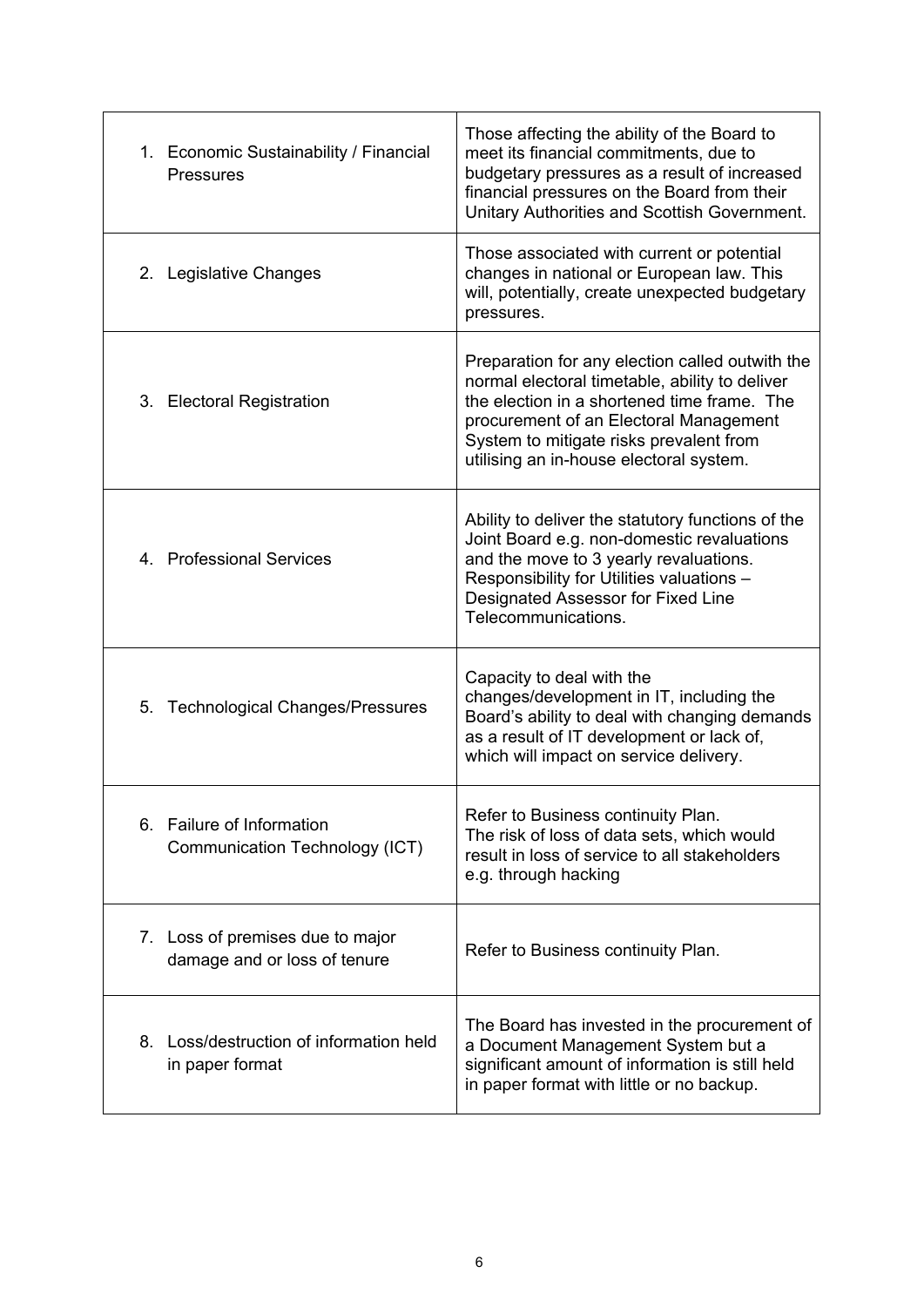| Staffing demographics; the inability<br>9.<br>to recruit and retain staff; non<br>availability of key staff or significant<br>numbers of staff | Existing staff demographics may give cause<br>for concern given the number of key<br>personnel that may retire over the next 5<br>years and the age profile of the Board's staff. |
|------------------------------------------------------------------------------------------------------------------------------------------------|-----------------------------------------------------------------------------------------------------------------------------------------------------------------------------------|
| 10. Legal                                                                                                                                      | Failure to comply with: Equalities<br>Obligations, Data Protection, Freedom of<br>Information & Health & Safety Legislation                                                       |
| 11. Governance                                                                                                                                 | Failure to have relevant and current<br>personnel policies, failure to follow personnel<br>policies, failure to comply with KPI targets,<br>failure to comply with audit actions. |

 $\mathbf{r}$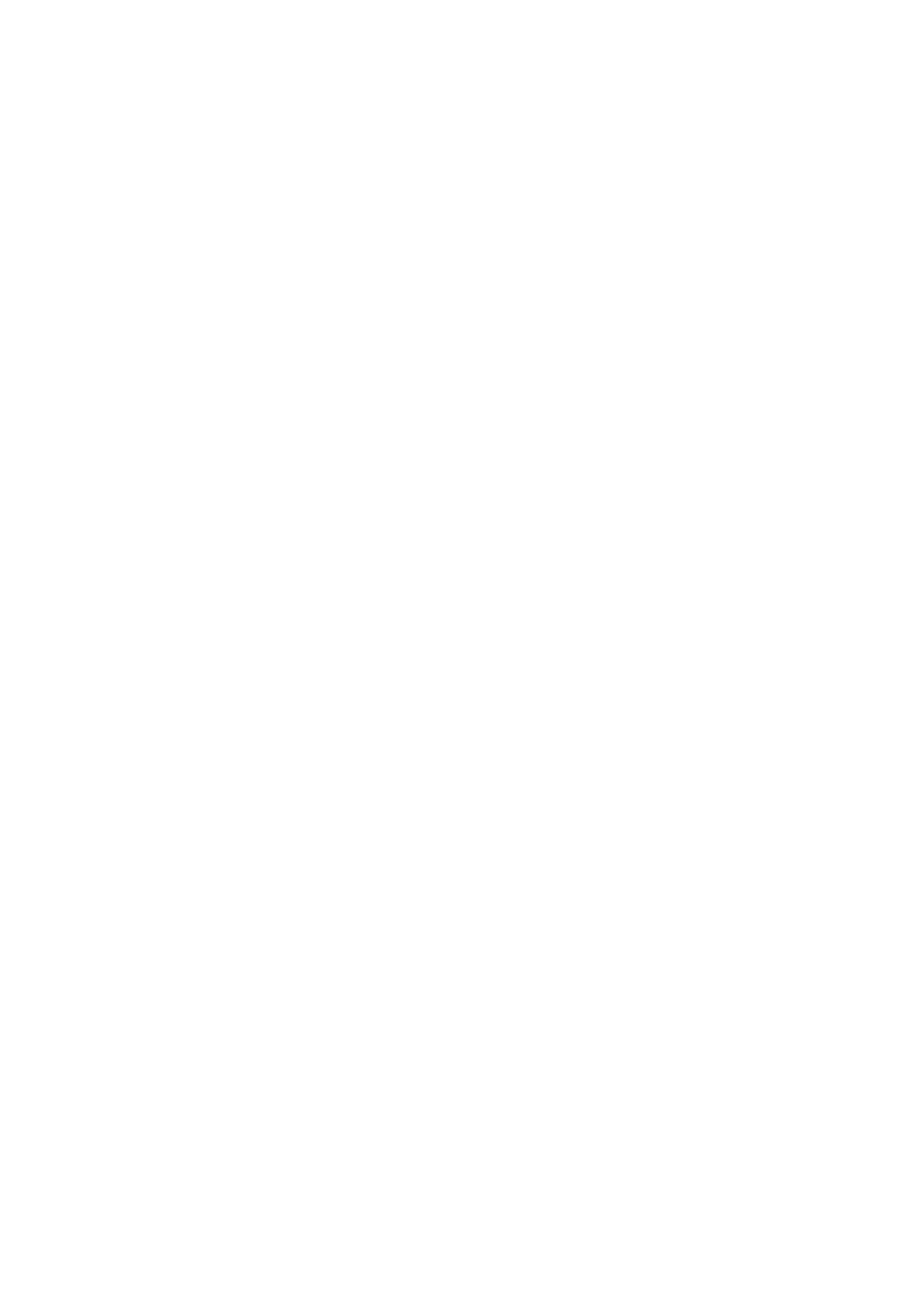Risk Areas in Order of Significance **Risk Areas in Order of Significance** 

**Appendix 1 Appendix 1** 

| <b>Risk areas</b>                                                 | Likelihood     | <b>Impact</b>  | <b>Score</b>      | <b>Evaluation</b>                       |
|-------------------------------------------------------------------|----------------|----------------|-------------------|-----------------------------------------|
| Economic stability/Financial Pressures<br>REF.01                  | $\overline{0}$ | 05             | 20                | Very High, Unacceptable and significant |
| Legislative changes<br>REF.02                                     | $\overline{0}$ | 05             | 20                | Very High, Unacceptable and significant |
| Technological Changes / Pressures<br>REF.05                       | $\overline{0}$ | $\overline{5}$ | $\frac{1}{6}$     | High, Moderate and significant          |
| Electoral Registration<br>REF.03                                  | $\overline{0}$ | $\overline{5}$ | $\frac{1}{6}$     | High, Moderate and significant          |
| Failure of ICT<br><b>REF.06</b>                                   | $\overline{0}$ | <b>Z</b>       | $\frac{6}{1}$     | High, Moderate and significant          |
| Loss/ Destruction of information<br>REF.08                        | 30             | $\overline{5}$ | 12                | High, Tolerable and significant         |
| Staffing Demographics<br><b>REF.09</b>                            | 03             | $\overline{5}$ | 12                | High, Tolerable and significant         |
| Professional Services<br>REF.04                                   | 02             | $\overline{5}$ | $\infty$          | Moderate/Tolerable                      |
| Loss of premises<br>REF.07                                        | $\overline{0}$ | 3              | 9                 | Moderate/Tolerable                      |
| Legal : Failure to comply with Legal Obligations<br><b>REF.10</b> | 02             | 03             | $\mathbf{\Omega}$ | Moderate/Tolerable                      |
| Governance<br>REF.11                                              | $\overline{0}$ | 89             | $\mathbf  \omega$ | Moderate/Tolerable                      |

 $\infty$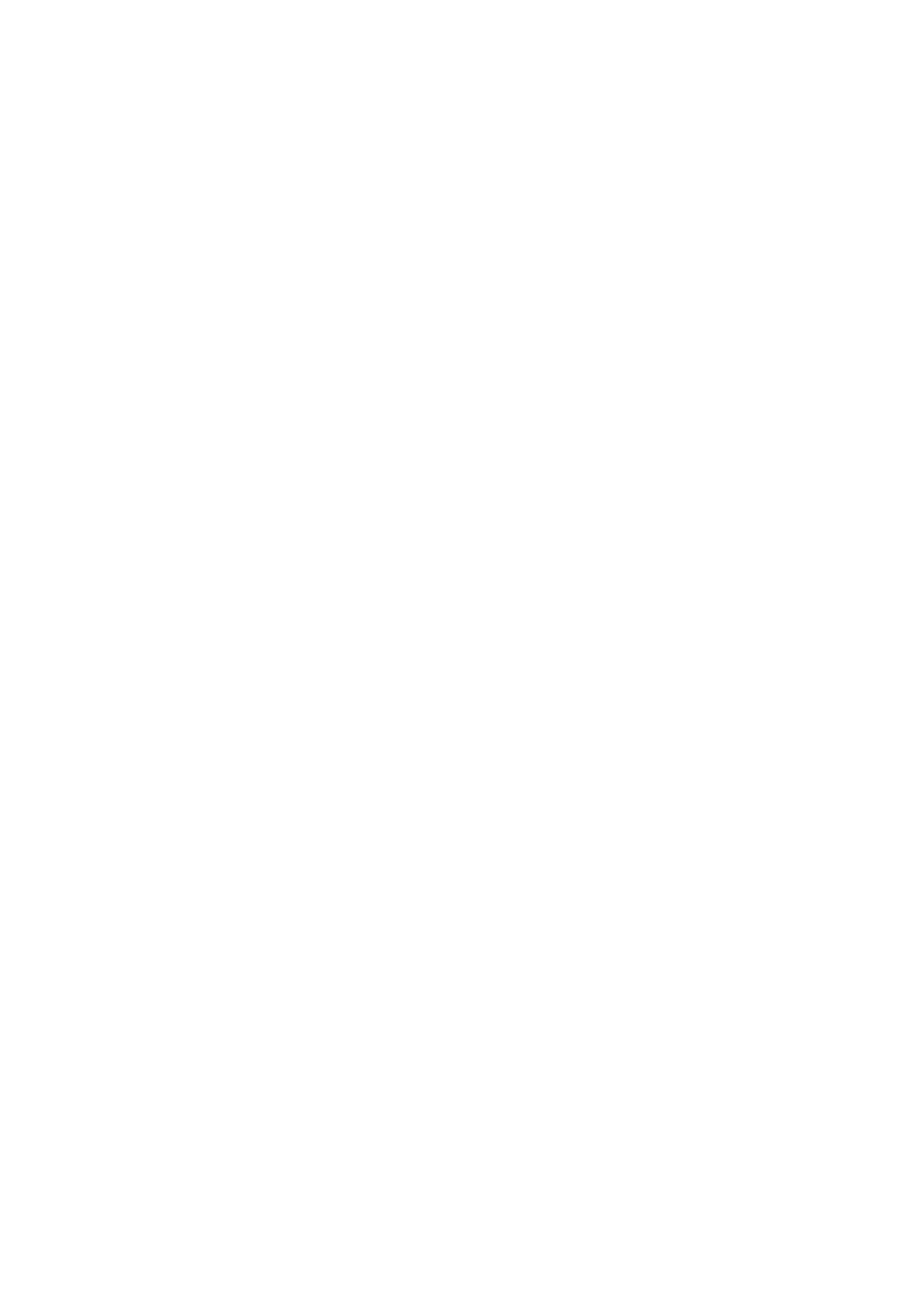| ֠<br>ı<br>١ |
|-------------|
| I<br>۱      |
|             |
| İ           |
|             |

Report Type: Risks Report<br>Report Author: Lindsey Hendry<br>Generated on: 19th July 2018 **Report Author:** Lindsey Hendry **Generated on:** 19th July 2018 **Report Type:** Risks Report

# Objective: **Objective:**

| <b>Context</b>                                                                                                                                                                                                                                                                                                                                                                               | <b>Risk Statement</b>                                                                                                                    | Owned by      | <b>Current Risk Control Measures</b>                                                                                                                                                                                                                                                                                                                                                                                                                                                                                                                                                                                                                                                                                                                                                                                                                                                                                                                                                                                                                                                                                                                                                                                                                                                                                                                                                                                                                                                                                                                                                                                                                                                                                                                                                                                                                                                                                                                                                                                                                                                                                                                                                                                                                                                                                                                              |                                     | Likelihood | <b>Impact</b> | Evaluation                                          |
|----------------------------------------------------------------------------------------------------------------------------------------------------------------------------------------------------------------------------------------------------------------------------------------------------------------------------------------------------------------------------------------------|------------------------------------------------------------------------------------------------------------------------------------------|---------------|-------------------------------------------------------------------------------------------------------------------------------------------------------------------------------------------------------------------------------------------------------------------------------------------------------------------------------------------------------------------------------------------------------------------------------------------------------------------------------------------------------------------------------------------------------------------------------------------------------------------------------------------------------------------------------------------------------------------------------------------------------------------------------------------------------------------------------------------------------------------------------------------------------------------------------------------------------------------------------------------------------------------------------------------------------------------------------------------------------------------------------------------------------------------------------------------------------------------------------------------------------------------------------------------------------------------------------------------------------------------------------------------------------------------------------------------------------------------------------------------------------------------------------------------------------------------------------------------------------------------------------------------------------------------------------------------------------------------------------------------------------------------------------------------------------------------------------------------------------------------------------------------------------------------------------------------------------------------------------------------------------------------------------------------------------------------------------------------------------------------------------------------------------------------------------------------------------------------------------------------------------------------------------------------------------------------------------------------------------------------|-------------------------------------|------------|---------------|-----------------------------------------------------|
| Economic Stability / Financial<br>current financial year.<br>increased workloads<br>demands placed on<br>reduced resources<br>cost savings in the<br>overheads to allow<br>equired to reduce<br>The Joint Board is<br>eorganisation is<br>and ever greater<br>Accommodation<br>environment of<br>operating in an<br>the service.<br>Pressures<br>Context:<br>REF.01<br>$\widehat{\tau}$<br>ି | allow an adequate service to be<br>staffing set to a level too low to<br>This may result in budget/<br>Canvass ongoing costs<br>provided | Kate Crawford | Support of the Board would be sought to release budgetary tension by requesting<br>As part of the medium term financial planning there is continuous development of<br>arrangements at both officer and member level; clear decision making processes<br>June 2018, the Assessor has provided a streamlined, sustainable structure in the<br>Accommodation reorganisation is required in the current financial year (18/19) to<br>Information sharing through ongoing SAA discussion which allows the sharing of<br>mation sharing through ongoing AEA discussion which allows the sharing of<br>undertaken monthly with reports provided to the management team. This assists<br>Robertson Centre to reduce overheads. Options are being investigated with our<br>Through the restructure of the organisation which was approved by the Board in<br>Systems in place to monitor and review financial resources - Budget monitoring<br>workloads or expensive appeal litigation (e.g. Cost of Lands Tribunal hearings).<br>more requisitions as current reserves are now at the minimum acceptable level<br>Reserves are currently low and are at the minimum an organisation of this size<br>saving workstreams to ensure the maintenance of adequate reserves to meet<br>Medium Term financial strategy well developed and continually updated and<br>in place with regards budget management; financial position reported to the<br>Board reporting has made clear the challenges we face in the next 3 years<br>Potential for legal action to ensure funding is provided to a level to ensure<br>Maintenance of adequate reserves to meet known and unknown peaks in<br>ensure cost savings are made through relinquishing the upper floor of the<br>with budget projections when combined with future service requirements<br>Well developed budget planning, budget setting and budget monitoring<br>known and unknown peaks in workload or expensive legal litigation<br>adapted to quickly changing circumstances<br>Corporate Landlord - Renfrewshire Council<br>practice with limited use of resources<br>practice with limited use of resources<br>satisfactory discharge of statutory duties<br>Board by the Treasurer to the Board<br>medium to long term future<br>should have<br>best<br>Infor<br>best<br>j.<br>Ë<br>Ė<br>ä,<br>×<br>ä,<br>ä<br>i. |                                     | S,         | 80            | and Significant<br>Unacceptable<br>Very High/<br>20 |
| <b>Action Codes</b>                                                                                                                                                                                                                                                                                                                                                                          | Linked Actions                                                                                                                           |               |                                                                                                                                                                                                                                                                                                                                                                                                                                                                                                                                                                                                                                                                                                                                                                                                                                                                                                                                                                                                                                                                                                                                                                                                                                                                                                                                                                                                                                                                                                                                                                                                                                                                                                                                                                                                                                                                                                                                                                                                                                                                                                                                                                                                                                                                                                                                                                   | Assigned To                         |            | Due Date      | <b>Status</b>                                       |
|                                                                                                                                                                                                                                                                                                                                                                                              | Monitor                                                                                                                                  |               |                                                                                                                                                                                                                                                                                                                                                                                                                                                                                                                                                                                                                                                                                                                                                                                                                                                                                                                                                                                                                                                                                                                                                                                                                                                                                                                                                                                                                                                                                                                                                                                                                                                                                                                                                                                                                                                                                                                                                                                                                                                                                                                                                                                                                                                                                                                                                                   | Budget Team, Senior Management Team |            | Ongoing       |                                                     |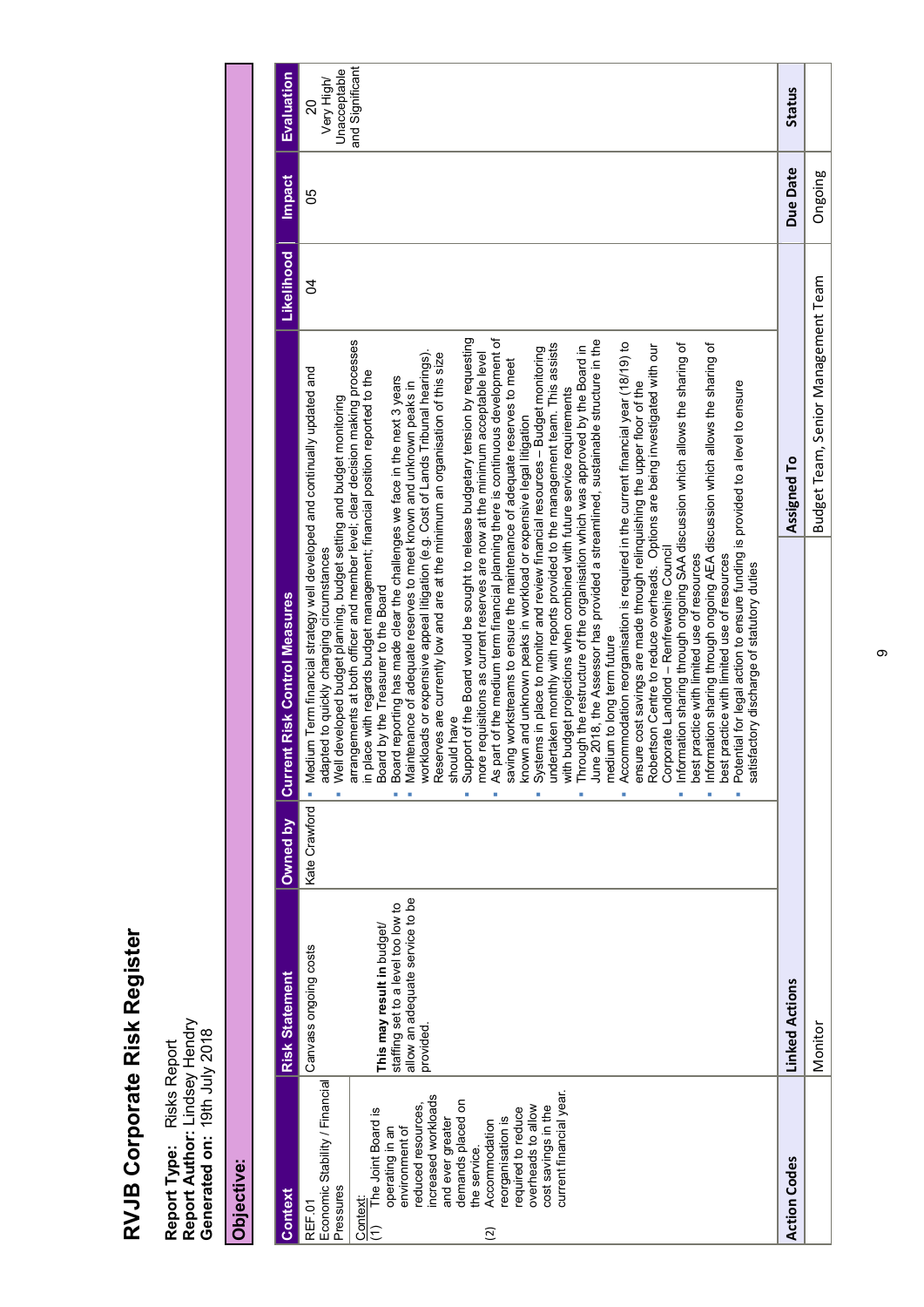| Context                                                                                                                                                                                                                                                                                                                                                                                                                                                                                                                                                         | <b>Risk Statement</b>                                                                                                                                                                                                                                                                                                                                                                                                                                                                                                                                                                                                                                                                                                                                                                                        | Owned by      | <b>Current Risk Control Measures</b>                                                                                                                                                                                                                                                                                                                                                                                                                                                                                                                                                                                                                                                                                                                                                                                                                                                                                                                                                                                                                                                                                                                                                                                                                                                                                                                                                                                                                                                                                                          |                        | Likelihood | <b>Impact</b> | Evaluation                                       |
|-----------------------------------------------------------------------------------------------------------------------------------------------------------------------------------------------------------------------------------------------------------------------------------------------------------------------------------------------------------------------------------------------------------------------------------------------------------------------------------------------------------------------------------------------------------------|--------------------------------------------------------------------------------------------------------------------------------------------------------------------------------------------------------------------------------------------------------------------------------------------------------------------------------------------------------------------------------------------------------------------------------------------------------------------------------------------------------------------------------------------------------------------------------------------------------------------------------------------------------------------------------------------------------------------------------------------------------------------------------------------------------------|---------------|-----------------------------------------------------------------------------------------------------------------------------------------------------------------------------------------------------------------------------------------------------------------------------------------------------------------------------------------------------------------------------------------------------------------------------------------------------------------------------------------------------------------------------------------------------------------------------------------------------------------------------------------------------------------------------------------------------------------------------------------------------------------------------------------------------------------------------------------------------------------------------------------------------------------------------------------------------------------------------------------------------------------------------------------------------------------------------------------------------------------------------------------------------------------------------------------------------------------------------------------------------------------------------------------------------------------------------------------------------------------------------------------------------------------------------------------------------------------------------------------------------------------------------------------------|------------------------|------------|---------------|--------------------------------------------------|
| Prospect of a Council Tax<br>equire primary legislation.<br>corresponding changes to<br>Electoral Registration Law<br>committing to a number of<br>affecting the discharge of<br>in August 2017 which will<br>Barclay Review into non-<br>domestic rates published<br>ecommendations of the<br>Scottish Government to<br>Examples include: the<br>Revaluation and the<br>Legislative changes<br>Further changes to<br>statutory duties.<br>Legislative Changes<br>the legislation<br>e.g. canvass<br><b>REF.02</b><br>Context<br>ල<br>$\widetilde{\omega}$<br>4 | recommendation of 3 yearly rating<br>Primary legislation is required and<br>The Joint Board is currently at the<br>Legislative changes (see 'context<br>the primary legislation for Council<br>Reduction in level of reserves will<br>The possibility of amendments to<br>Revaluations from 1st April 2022.<br>the rating landscape is unknown<br>revaluation appeal timetable etc.<br>unexpected financial challenges.<br>increased budgetary pressures.<br>introducing the Barclay Review<br>box' for examples) will lead to<br>Revaluation is uncertain in the<br>The Scottish Government has<br>Tax to allow for a Council Tax<br>reserves in percentage terms.<br>in terms of the corresponding<br>accepted and committed to<br>lowest acceptable level of<br>limit opportunity to meet<br>medium term. | Kate Crawford | Further investment in IT is forward thinking to meet and support challenges<br>Commission, AEA, SAA and Cabinet Office. This allows participation in the<br>now at the lowest acceptable level for a organisation of this size, therefore<br>The Board has access to reserves for unexpected events although we are<br>Any unexpected overspends should be highlighted to the Board's financial<br>Government and through this body we will be empowered to contribute to<br>Methodologies and processes are developed and adopted on an ongoing<br>The SAA will continue to monitor the situation regarding Council Tax and<br>possible outcomes affecting the organisation and service delivery arising<br>provide advice and guidance to government as and when required and<br>Key partnership arrangements with the Scottish Government, Electoral<br>an increase in requisitions may be sought in the short to medium term<br>3 year budget setting process has to be robust to ensure all possible<br>financial risks that changes to legislation might bring are highlighted<br>Seek funding from other bodies where possible - including Scottish<br>The Assessor & ERO will ensure Board members are advised of all<br>The SAA Executive has formal regular meetings with the Scottish<br>the organisation will face in the future<br>Government, Cabinet Office etc<br>basis to manage any change<br>the decision making process<br>from any statutory changes<br>contribute to Consultations.<br>consultation process<br>advisers |                        | 4          | 5             | Unacceptable/<br>Significant<br>Very High/<br>20 |
| <b>Action Codes</b>                                                                                                                                                                                                                                                                                                                                                                                                                                                                                                                                             | <b>Linked Actions</b>                                                                                                                                                                                                                                                                                                                                                                                                                                                                                                                                                                                                                                                                                                                                                                                        |               |                                                                                                                                                                                                                                                                                                                                                                                                                                                                                                                                                                                                                                                                                                                                                                                                                                                                                                                                                                                                                                                                                                                                                                                                                                                                                                                                                                                                                                                                                                                                               | Assigned To            |            | Due Date      | Status                                           |
|                                                                                                                                                                                                                                                                                                                                                                                                                                                                                                                                                                 | Monitor                                                                                                                                                                                                                                                                                                                                                                                                                                                                                                                                                                                                                                                                                                                                                                                                      |               |                                                                                                                                                                                                                                                                                                                                                                                                                                                                                                                                                                                                                                                                                                                                                                                                                                                                                                                                                                                                                                                                                                                                                                                                                                                                                                                                                                                                                                                                                                                                               | Senior Management Team |            | puiopuo       |                                                  |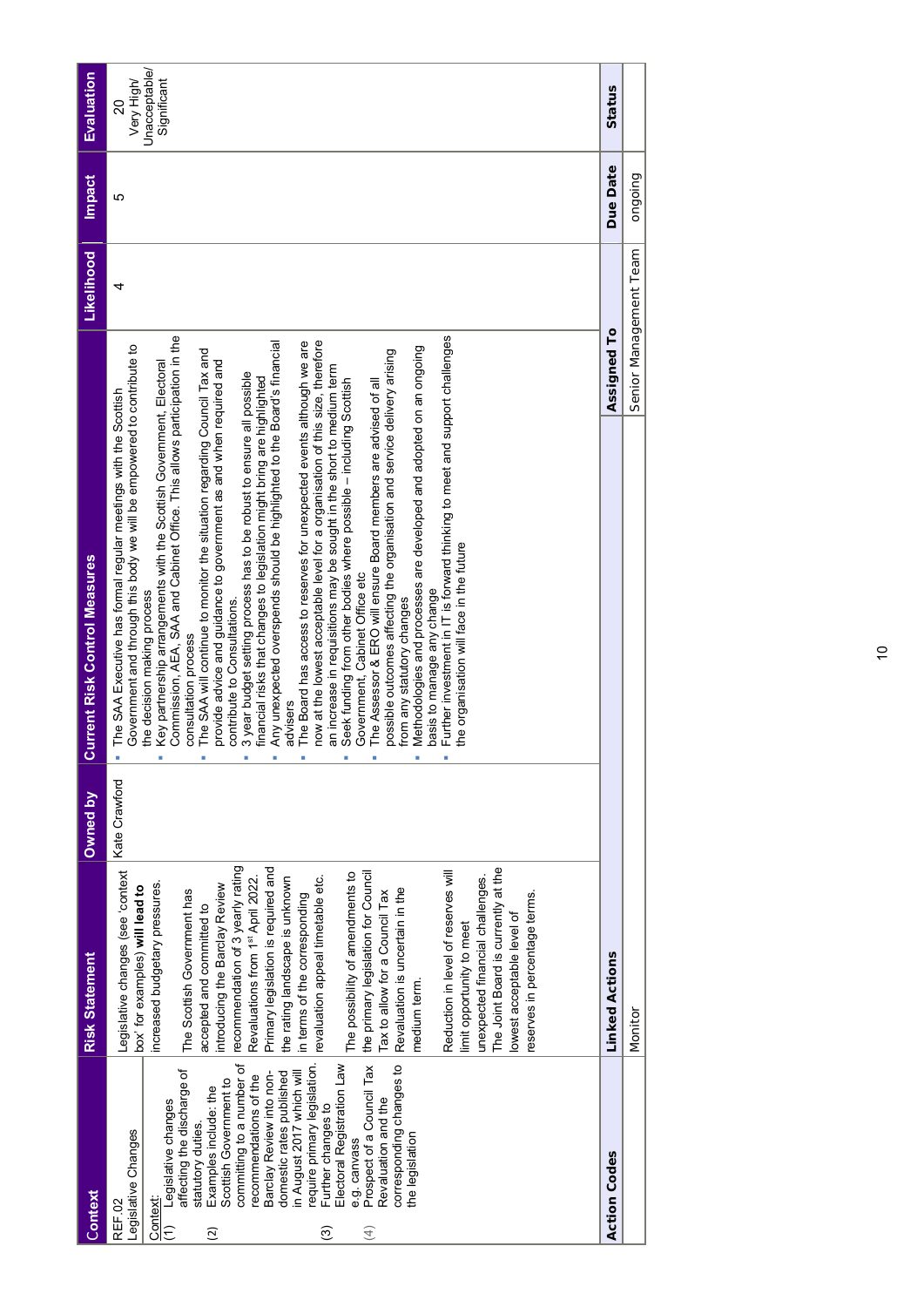| Context                                                                                                                                                                                                                                                                                                                                                                                                                                                                                                                                                                                                                                                                                                                                                                                                                                                                                                                                                                                                                                                                | <b>Risk Statement</b>                                                                                                                                                                                                                                                                                                                                                                                                                                                                                         | Owned by      | <b>Current Risk Control Measures</b>                                                                                                                                                                                                                                                                                                                                                                                                                                                                                                                                                                                                                                                                                                                                                                                                                                                                                                                                                                                                                                                                                                                                                                                            |             | Likelihood | <b>Impact</b> | Evaluation                                                |
|------------------------------------------------------------------------------------------------------------------------------------------------------------------------------------------------------------------------------------------------------------------------------------------------------------------------------------------------------------------------------------------------------------------------------------------------------------------------------------------------------------------------------------------------------------------------------------------------------------------------------------------------------------------------------------------------------------------------------------------------------------------------------------------------------------------------------------------------------------------------------------------------------------------------------------------------------------------------------------------------------------------------------------------------------------------------|---------------------------------------------------------------------------------------------------------------------------------------------------------------------------------------------------------------------------------------------------------------------------------------------------------------------------------------------------------------------------------------------------------------------------------------------------------------------------------------------------------------|---------------|---------------------------------------------------------------------------------------------------------------------------------------------------------------------------------------------------------------------------------------------------------------------------------------------------------------------------------------------------------------------------------------------------------------------------------------------------------------------------------------------------------------------------------------------------------------------------------------------------------------------------------------------------------------------------------------------------------------------------------------------------------------------------------------------------------------------------------------------------------------------------------------------------------------------------------------------------------------------------------------------------------------------------------------------------------------------------------------------------------------------------------------------------------------------------------------------------------------------------------|-------------|------------|---------------|-----------------------------------------------------------|
| has been changed for both<br>the last two years have put<br>Snap elections called over<br>these types of elections to<br>connectivity is still through<br>Renfrewshire Council until<br>include 16yrs +. Requires<br>The Scottish Government<br>such times as this can be<br>Consultation on Electoral<br>changes to the franchise<br>a significant strain of the<br>the canvass both timing<br>the updating process of<br>been achieved, however<br>Franchise Elections and<br>Government's Devolved<br>Elections, the franchise<br>and Local Government<br>amongst other options.<br>Scottish Parliamentary<br>PSN accreditation has<br>T/EMS systems to be<br>between Westminster<br>Additional Considerations<br>able to differentiate<br>powers for both the<br>considering further<br>With the Scottish<br>Reform which is<br>Board's budget.<br>Electoral Registration<br>and extra costs<br>IER has impacted on<br>the register<br>separated.<br>Scottish.<br>Context:<br>REF.03<br>$\widehat{C}$<br>$\widehat{\mathcal{E}}$<br>(5)<br>ି<br>$\widehat{A}$<br>ම | Shorter-term financing of Electoral<br>an Electoral Management System<br>Funding from UK Government is<br>reviewed as reserves cannot be<br>used to fund the procurement of<br>There are ongoing pressures -<br>pressures continue to have an<br>cannot rely on reserves in the<br>which will mitigate the risks of<br>ending in 2020 and the Board<br>Registration will need to be<br>resourcing and delivering<br>both financial and timing<br>effect on the Canvass<br>unplanned elections.<br>short term. | Kate Crawford | Our continued membership of the SAA and the Assessor's position as Vice<br>Board to be at the forefront of discussions consultation on best practice for<br>The SMT have ensured evaluation of previous electoral events have been<br>Board are fully aware of the continued impact of IER on electoral services<br>necessary activities are planned for and sufficient resources are available<br>While the Board's bespoke Electoral Management System is still utilised,<br>Chair of the SAA's Electoral Committee, allows access to the, Electoral<br>procure an Electoral Management System is required in the short term<br>Due to the forecast changes to our core operating system, the need to<br>Commission, the Scottish Government & Cabinet Offices allowing the<br>Short term funding and IT development costs have been met by the<br>Cabinet Office but this funding is expected to end in the short term<br>the Electoral Project Plan is maintained and updated to ensure all<br>which will mitigate the risks associated with electoral registration<br>through regular updates at Board meetings<br>future changes to the electoral process<br>integrated into the planning process<br>as and when required |             | 4          | 4             | Significant<br>Moderate/<br>High/<br>$\overset{\circ}{=}$ |
| <b>Action Codes</b>                                                                                                                                                                                                                                                                                                                                                                                                                                                                                                                                                                                                                                                                                                                                                                                                                                                                                                                                                                                                                                                    | <b>Linked Actions</b>                                                                                                                                                                                                                                                                                                                                                                                                                                                                                         |               |                                                                                                                                                                                                                                                                                                                                                                                                                                                                                                                                                                                                                                                                                                                                                                                                                                                                                                                                                                                                                                                                                                                                                                                                                                 | Assigned To |            | Due Date      | Status                                                    |
|                                                                                                                                                                                                                                                                                                                                                                                                                                                                                                                                                                                                                                                                                                                                                                                                                                                                                                                                                                                                                                                                        | Monitor                                                                                                                                                                                                                                                                                                                                                                                                                                                                                                       |               |                                                                                                                                                                                                                                                                                                                                                                                                                                                                                                                                                                                                                                                                                                                                                                                                                                                                                                                                                                                                                                                                                                                                                                                                                                 | Assessor    |            | Ongoing       |                                                           |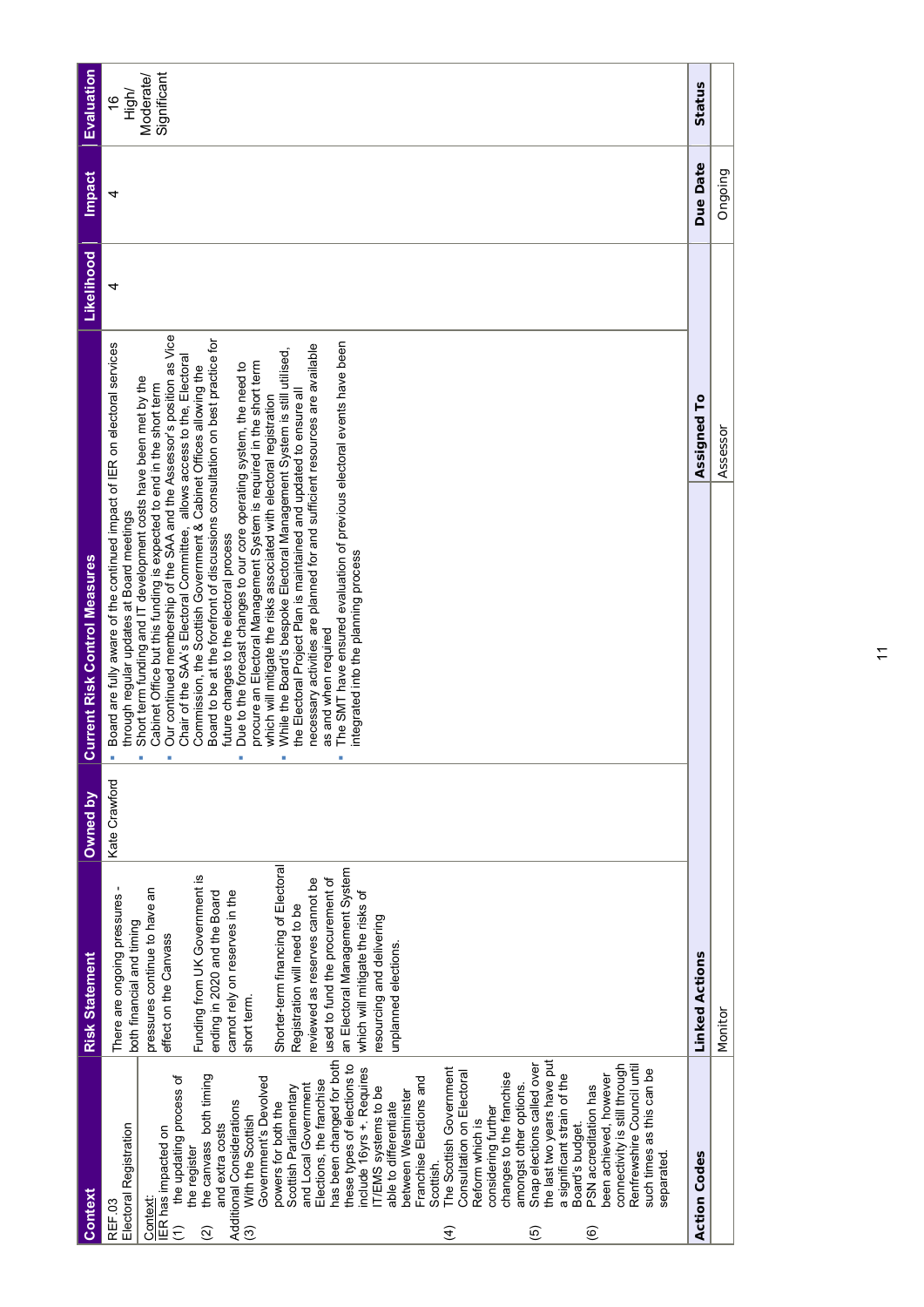| Context                                                                                                                                                                                                                                                                                                                                                                                                                                                                                                                                                                                                                                                                                                                                                                                                                                                                                                                                                                                                                                                                                   | <b>Risk Statement</b>                                                                                                                                                                                                                                                                                                                                                                                                                                                                                                                                                                                                                                                                                                                                                                                                                                                                                                                                                                                                                                                                                                        | Owned by      | <b>Current Risk Control Measures</b>                                                                                                                                                                                                                                                                                                                                                                                                                                                                                                                                                                                                                                                                                                                                                                                                                                                                                                                                                                                                                                                                                                                                                                                                                                                                                 |                                          | Likelihood        | <b>Impact</b> | Evaluation |
|-------------------------------------------------------------------------------------------------------------------------------------------------------------------------------------------------------------------------------------------------------------------------------------------------------------------------------------------------------------------------------------------------------------------------------------------------------------------------------------------------------------------------------------------------------------------------------------------------------------------------------------------------------------------------------------------------------------------------------------------------------------------------------------------------------------------------------------------------------------------------------------------------------------------------------------------------------------------------------------------------------------------------------------------------------------------------------------------|------------------------------------------------------------------------------------------------------------------------------------------------------------------------------------------------------------------------------------------------------------------------------------------------------------------------------------------------------------------------------------------------------------------------------------------------------------------------------------------------------------------------------------------------------------------------------------------------------------------------------------------------------------------------------------------------------------------------------------------------------------------------------------------------------------------------------------------------------------------------------------------------------------------------------------------------------------------------------------------------------------------------------------------------------------------------------------------------------------------------------|---------------|----------------------------------------------------------------------------------------------------------------------------------------------------------------------------------------------------------------------------------------------------------------------------------------------------------------------------------------------------------------------------------------------------------------------------------------------------------------------------------------------------------------------------------------------------------------------------------------------------------------------------------------------------------------------------------------------------------------------------------------------------------------------------------------------------------------------------------------------------------------------------------------------------------------------------------------------------------------------------------------------------------------------------------------------------------------------------------------------------------------------------------------------------------------------------------------------------------------------------------------------------------------------------------------------------------------------|------------------------------------------|-------------------|---------------|------------|
| Professional Services<br>REF.04                                                                                                                                                                                                                                                                                                                                                                                                                                                                                                                                                                                                                                                                                                                                                                                                                                                                                                                                                                                                                                                           | The organisation is facing the                                                                                                                                                                                                                                                                                                                                                                                                                                                                                                                                                                                                                                                                                                                                                                                                                                                                                                                                                                                                                                                                                               | Kate Crawford | Strategy in place to tackle priorities, timetable, preparatory work and<br>momentum                                                                                                                                                                                                                                                                                                                                                                                                                                                                                                                                                                                                                                                                                                                                                                                                                                                                                                                                                                                                                                                                                                                                                                                                                                  |                                          | $\mathbf{\Omega}$ | 4             | Moderate/  |
| the Lands Tribunal. This is<br>implementation of 3 yearly<br>proceeding to a hearing at<br>Breaching statutory duties<br>collection for our 3 Unitary<br>appeals pressure on staff<br>Authorities due to loss of<br>in terms of disposal date<br>work and employment of<br>Government resulting in<br>to deal with high appeal<br>appeals by the statutory<br>inclusive of preparatory<br>Revaluation cycles and<br>dispose of outstanding<br>risks involved with the<br>Pressure on Valuation<br>In the longer term, the<br>£10k/day at Tribunal -<br>Costs associated with<br>resultant appeals in a,<br>for 2017 Revaluation<br>costs associated with<br>possibly, shorter time<br>Appeal Committee to<br>estimated to be circa<br>defence of values at<br>financial uncertainty<br>impact on Rateable<br>the disposal of the<br>impact on revenue<br><b>Values for Central</b><br><b>Valuation Appeal</b><br>value on appeal<br>egal counsel.<br>Committee<br>deadline.<br>oads<br>frame<br>Context:<br>(11)<br>(10)<br>(13)<br>$\widetilde{2}$<br>$\overline{C}$<br>$\circledR$<br>ම | qualified staff. Risks involved with<br>values generated and subsequent<br>appeals with the lowest number of<br>a member of staff has a long term<br>Committee Hearings is increasing<br>this knowledge to ensure appeals<br>this situation are less resilience if<br>with the associated costs thereby<br>have an impact on resources e,g,<br>costs to defend, as required. The<br>allow staff to continually develop<br>Assessor dealing with Telecoms<br>disposal of the 2017 revaluation<br>Attendance at Valuation Appeal<br>appeals could necessitate legal<br>defending these values for the<br>3 yearly Revaluation cycles will<br>cost of time and the resources<br>RVJB Assessor is Designated<br>appeals from one Revaluation<br>being undertaken at the same<br>time as preparing for the next<br>relevant knowledge base and<br>The Board needs to have the<br>whole of Scotland has to be<br>for all of Scotland. Very high<br>funded from existing budget<br>the disposal of the resultant<br>involved in producing and<br>absence, maternity leave.<br>can be robustly defended<br>Revaluation<br>increasing |               | Seek effective three year budgetary cycle to ensure financial resources are<br>resources to deal with this workload if the resultant appeal disposal cannot<br>Systems in place to monitor and review incoming appeals and outstanding<br>with the 2017 appeals have been agreed with the Renfrewshire Valuation<br>appeals. Reporting of the disposal programme is reported on a monthly<br>Schedule of dates to December 2020 for all committee hearings to deal<br>Seek methods that will allow appeals to be dealt with in a cost effective<br>manner. E.g. Partnership working to reduce cost of citation - deal with<br>Monitoring of progress and working with SAA colleagues to ensure all<br>Utilise information technology to support the citation process and the<br>System in place to analyse results of committee hearings to ensure<br>Telecoms appeal work requires careful monitoring and request for<br>basis to the SMT and quarterly to Scottish Government.<br>Information sharing through ongoing SAA discussion<br>be continued to be resourced from existing budget<br>Monitoring of staffs workload to minimise stress<br>lessons learned inform other appeals<br>values are defended rigorously<br>subsequent appeal process<br>appeals pre-citation<br>in place and known<br>Appeal Panel |                                          |                   |               | Tolerable  |
| <b>Action Codes</b>                                                                                                                                                                                                                                                                                                                                                                                                                                                                                                                                                                                                                                                                                                                                                                                                                                                                                                                                                                                                                                                                       | <b>Linked Actions</b>                                                                                                                                                                                                                                                                                                                                                                                                                                                                                                                                                                                                                                                                                                                                                                                                                                                                                                                                                                                                                                                                                                        |               |                                                                                                                                                                                                                                                                                                                                                                                                                                                                                                                                                                                                                                                                                                                                                                                                                                                                                                                                                                                                                                                                                                                                                                                                                                                                                                                      | Assigned To                              |                   | Due Date      | Status     |
|                                                                                                                                                                                                                                                                                                                                                                                                                                                                                                                                                                                                                                                                                                                                                                                                                                                                                                                                                                                                                                                                                           | Monitor                                                                                                                                                                                                                                                                                                                                                                                                                                                                                                                                                                                                                                                                                                                                                                                                                                                                                                                                                                                                                                                                                                                      |               |                                                                                                                                                                                                                                                                                                                                                                                                                                                                                                                                                                                                                                                                                                                                                                                                                                                                                                                                                                                                                                                                                                                                                                                                                                                                                                                      | Principal Surveyors, Assistant Assessors |                   | Ongoing       |            |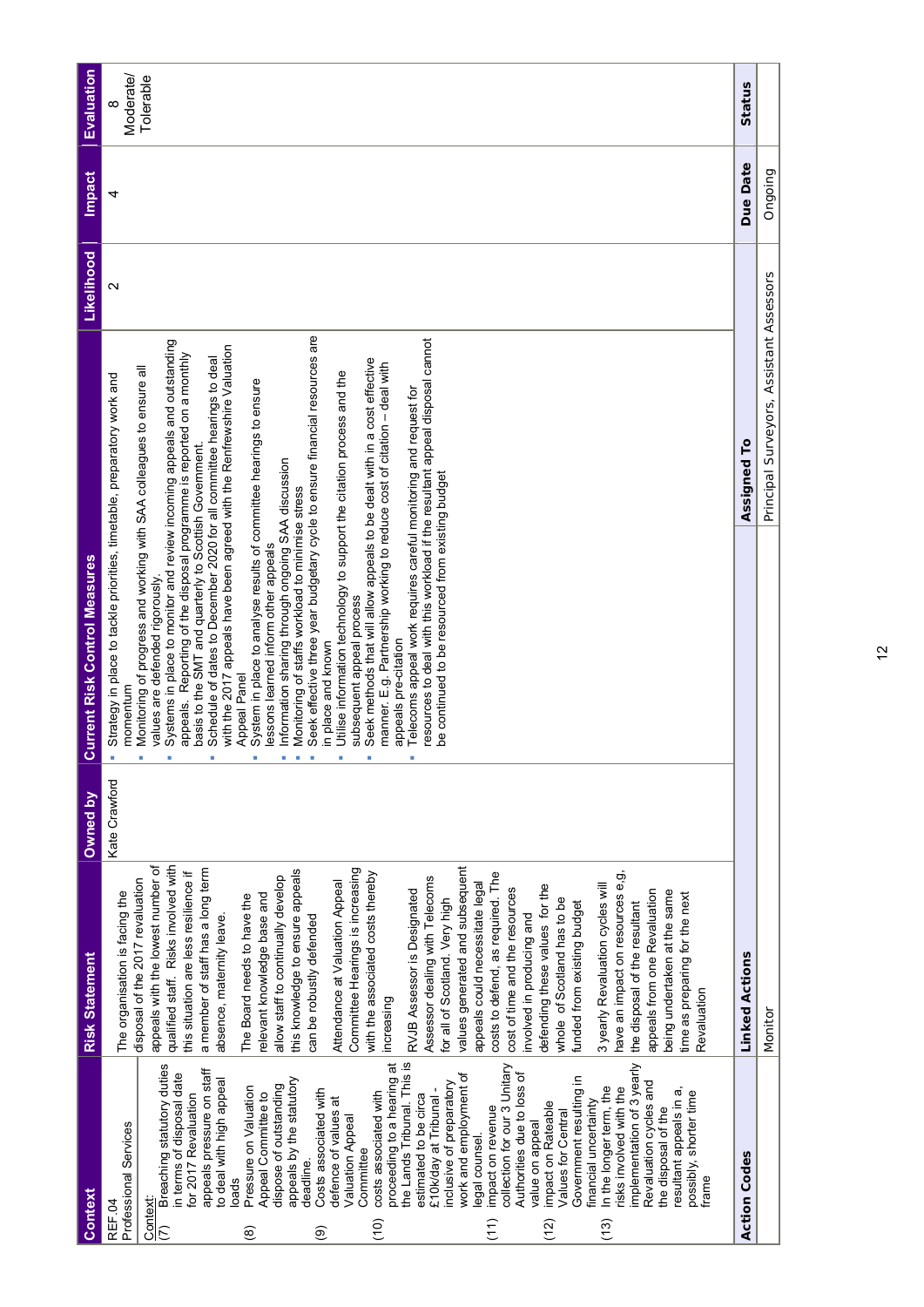| <b>Context</b>                                                                                                                                                                                                                                                                                    | <b>Risk Statement</b>                                                                                                                                                                                                                                                                                                                                                                                  | Owned by      | <b>Current Risk Control Measures</b>                                                                                                                                                                                                                                                                                                                                                                                                                                                                                                                                                                                                                                                                                                                                                                   |                        | Likelihood | <b>Impact</b> | <b>Evaluation</b>                                  |
|---------------------------------------------------------------------------------------------------------------------------------------------------------------------------------------------------------------------------------------------------------------------------------------------------|--------------------------------------------------------------------------------------------------------------------------------------------------------------------------------------------------------------------------------------------------------------------------------------------------------------------------------------------------------------------------------------------------------|---------------|--------------------------------------------------------------------------------------------------------------------------------------------------------------------------------------------------------------------------------------------------------------------------------------------------------------------------------------------------------------------------------------------------------------------------------------------------------------------------------------------------------------------------------------------------------------------------------------------------------------------------------------------------------------------------------------------------------------------------------------------------------------------------------------------------------|------------------------|------------|---------------|----------------------------------------------------|
| Renfrewshire Council and<br>but to look for a suitable<br>the Board has no option<br>The Progress operating<br>system, which facilities<br>both the Valuation and<br>Electoral functions, is<br>being phased out by<br>Technological Changes /<br>replacement.<br>Pressures<br>Context:<br>REF.05 | σ<br>increase in resources/knowledge<br>ability to perform statutory duties<br>of the three core functions to the<br>deal with changing demands as<br>will impact on service delivery,<br>required deadline and potential<br>result of IT development which<br>base required to support the IT<br>including the Board's ability to<br>changes/development in IT,<br>Capacity to deal with the<br>team. | Kate Crawford | The purchase of an off the shelf EMS will provide savings in the medium to<br>momentum in reaching the requirements for fast efficient service delivery -<br>Mitigate by engaging with Cabinet Office, Renfrewshire Council and Class<br>Perform daily back-ups and download documentation onto tapes/disks for<br>long term and also remove the requirement of Renfrewshire Council to<br>Consultants. Retain current reserves to off-set any additional costs<br>achieved through the IT Strategic and operational Working Groups<br>Strategy in place to establish priorities, timetable, and to maintain<br>Working with partners in Renfrewshire Council IT detailing our<br>disconnect the Board from RC's API connection<br>requirements over the mid to longer term<br>secure storage off-site |                        | 4          | 4             | Significant<br>Moderate/<br>High/<br>$\frac{6}{5}$ |
| term to future proof for the<br>to cope with the move to 3<br>suitable valuation system<br>loss of Progress and to<br>events and the Board's<br>The procurement of a<br>yearly Revaluations.<br>unplanned electoral<br>mitigate the risk of<br>limited resources<br>ම<br>ହି                       | revaluations, the IT systems have<br>demands placed on the valuation<br>disconnection of the Board from<br>change to the rating landscape<br>team and assist in this seismic<br>Unresolved PSN issue is the<br>Renfrewshire Council's API<br>to be able to minimise the<br>The procurement of an "off with the move to 3 yearly<br>he shelf' EMS in the short with the move to 3 yearly<br>connection  |               |                                                                                                                                                                                                                                                                                                                                                                                                                                                                                                                                                                                                                                                                                                                                                                                                        |                        |            |               |                                                    |
| <b>Action Codes</b>                                                                                                                                                                                                                                                                               | <b>Linked Actions</b>                                                                                                                                                                                                                                                                                                                                                                                  |               |                                                                                                                                                                                                                                                                                                                                                                                                                                                                                                                                                                                                                                                                                                                                                                                                        | Assigned To            |            | Due Date      | Status                                             |
|                                                                                                                                                                                                                                                                                                   | Senior Management Team to investigate procur                                                                                                                                                                                                                                                                                                                                                           |               | rement of alternative systems                                                                                                                                                                                                                                                                                                                                                                                                                                                                                                                                                                                                                                                                                                                                                                          | Senior Management Team |            | Ongoing       |                                                    |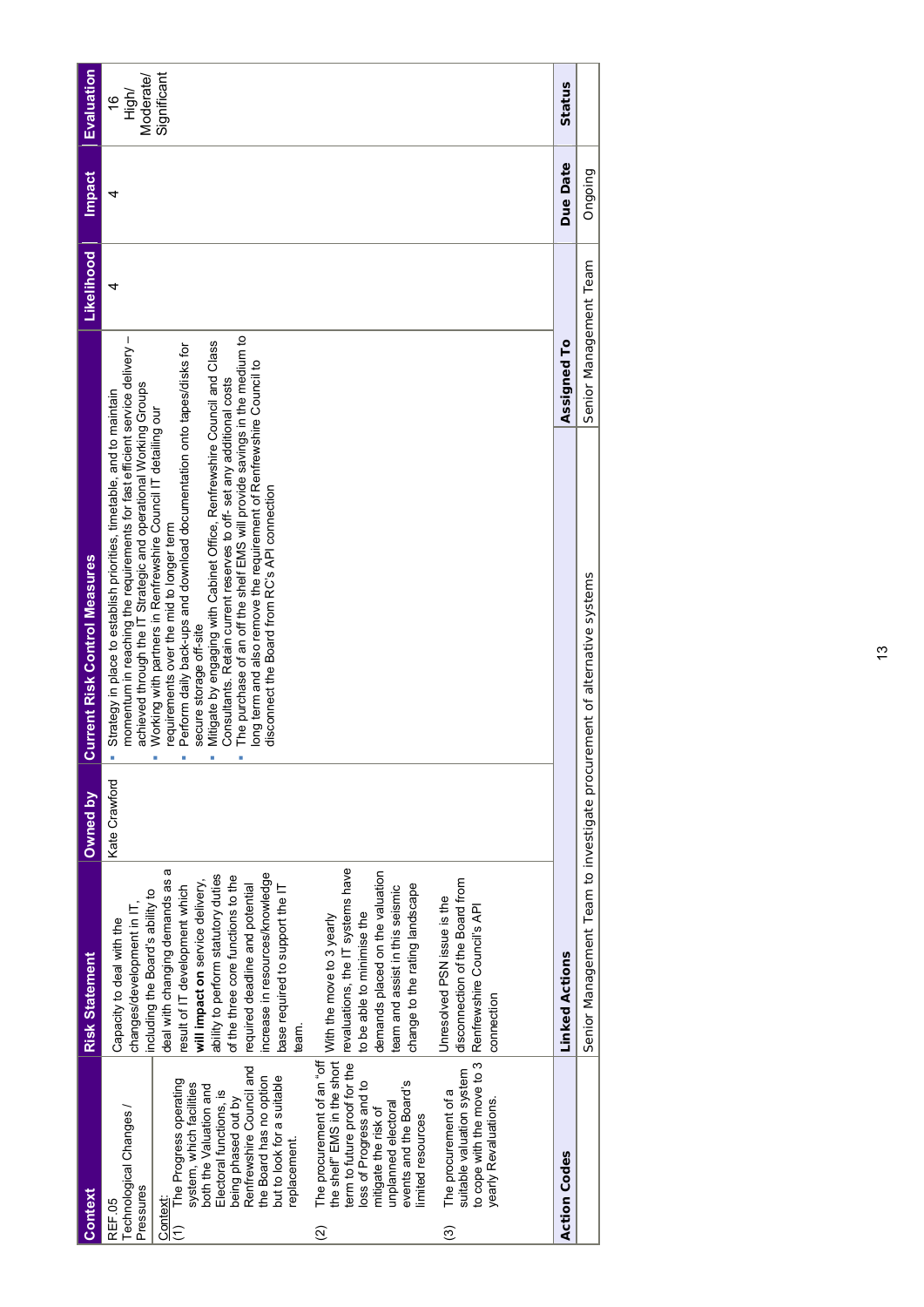| <b>Context</b>                                                                                                                                                                                                                         | <b>Risk Statement</b>                                                                                                                                                                                                                                                                                                                                                                 | Owned by      | <b>Current Risk Control Measures</b>                                                                                                                                                                                                                                                                                                                                                                                                                                                                                                                                                                                                                                                                                                                                                                                                                                                                                                                                                                                                                                                                                                                                                                                                                                                                                                                                               |             | <b>Likelihood</b> | <b>Impact</b> | Evaluation                                         |
|----------------------------------------------------------------------------------------------------------------------------------------------------------------------------------------------------------------------------------------|---------------------------------------------------------------------------------------------------------------------------------------------------------------------------------------------------------------------------------------------------------------------------------------------------------------------------------------------------------------------------------------|---------------|------------------------------------------------------------------------------------------------------------------------------------------------------------------------------------------------------------------------------------------------------------------------------------------------------------------------------------------------------------------------------------------------------------------------------------------------------------------------------------------------------------------------------------------------------------------------------------------------------------------------------------------------------------------------------------------------------------------------------------------------------------------------------------------------------------------------------------------------------------------------------------------------------------------------------------------------------------------------------------------------------------------------------------------------------------------------------------------------------------------------------------------------------------------------------------------------------------------------------------------------------------------------------------------------------------------------------------------------------------------------------------|-------------|-------------------|---------------|----------------------------------------------------|
| business or financial data<br>systems, either through<br>power supply failure or<br>system/telephony or<br>Potential loss of key<br>Non availability of<br>sabotage<br>Failure of ICT<br>Context:<br>REF.06<br>Ξ<br>$\widehat{\Omega}$ | meet deadlines; failure to back-up<br>CT; major ICT failure; failure due<br>damage; failure of third parties to<br>A combination of one or more of<br>would result in a major impact in<br>may cause ICT failure such as:<br>There are many events which<br>the above events happening<br>internal/external malicious<br>service delivery to all<br>to virus attack.<br>stakeholders. | Kate Crawford | Firewall, Network application controls and audit procedures all in place and<br>effective IT Disaster Recovery Plan is currently being prepared, however it<br>Board is accredited to PSN standard and ICT is put through an ITHS each<br>Server capacity reviewed/renewed on a regular basis to provide maximum<br>and the priorities and processes for dealing with failure of I.T. systems, an<br>functioning disaster recovery for the Board in its own right is also required<br>is reliant on the Board being able to partner with Renfrewshire Council's<br>Contractual arrangements in place for maintenance and upgrading with<br>We are reliant on effective I.T. systems for many key areas of services,<br>Currently there are 3 on site IT staff to provide an instant response to<br>SLA in place to ensure development is on-going in line with service<br>With the back scanning of paper files, the requirement for a fully<br>Loss of processing limited to 72 hours as a result of back up<br>All applications and data sets are backed up nightly on site<br>year before applying for reaccreditation under PSN<br>Anti-Virus, anti-spam software continually updated<br>and this is currently being investigated<br>Cloud Base Disaster Recovery Site.<br>continually updated/reviewed<br>external contractors<br>data protection<br>requirements<br>problems |             | 4                 | 4             | Significant<br>Moderate/<br>High/<br>$\frac{6}{5}$ |
| <b>Action Codes</b>                                                                                                                                                                                                                    | <b>Linked Actions</b>                                                                                                                                                                                                                                                                                                                                                                 |               |                                                                                                                                                                                                                                                                                                                                                                                                                                                                                                                                                                                                                                                                                                                                                                                                                                                                                                                                                                                                                                                                                                                                                                                                                                                                                                                                                                                    | Assigned To |                   | Due Date      | Status                                             |
|                                                                                                                                                                                                                                        | Monitor                                                                                                                                                                                                                                                                                                                                                                               |               |                                                                                                                                                                                                                                                                                                                                                                                                                                                                                                                                                                                                                                                                                                                                                                                                                                                                                                                                                                                                                                                                                                                                                                                                                                                                                                                                                                                    | Assessor    |                   | Ongoing       |                                                    |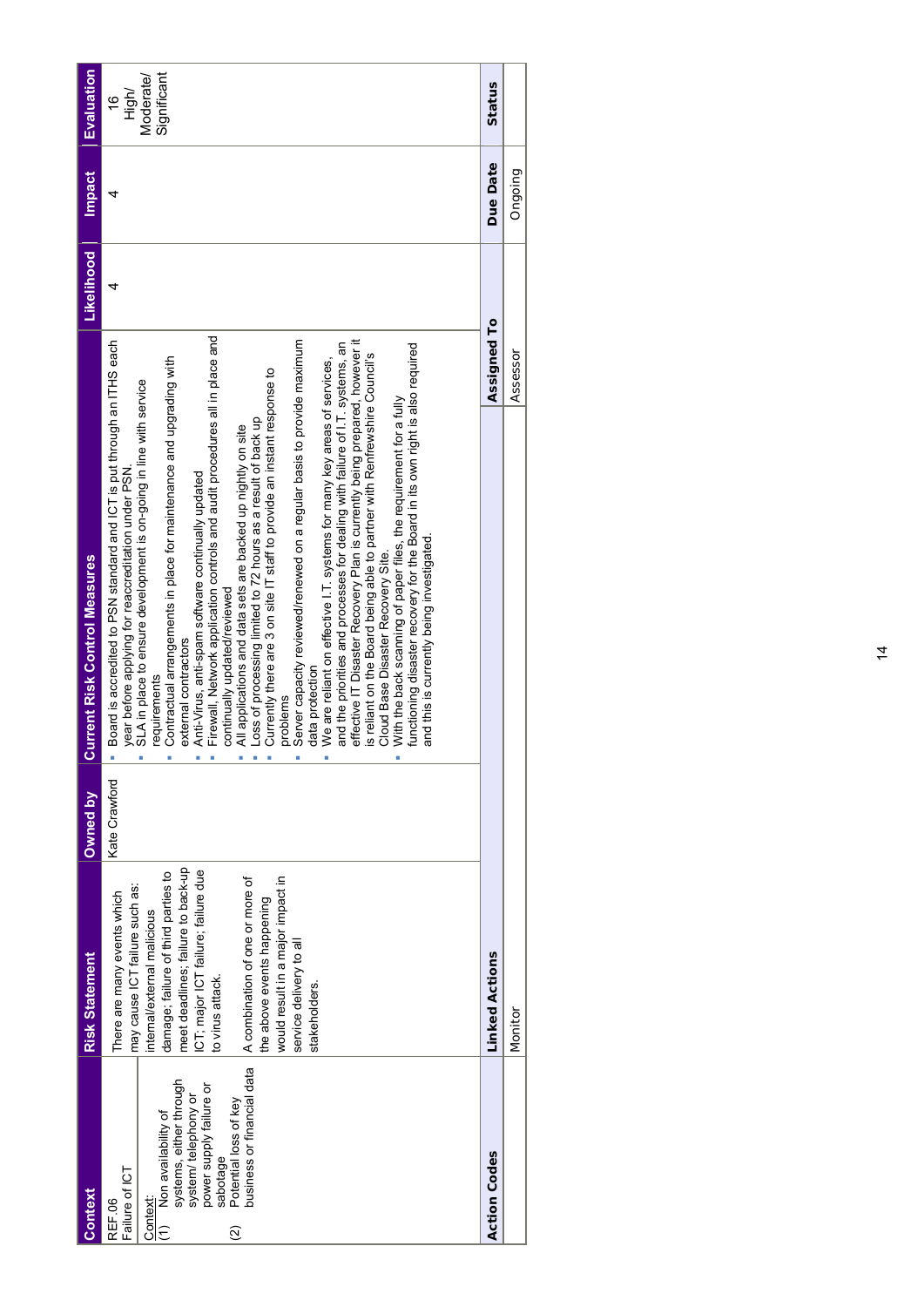| Context                                                                                                                                                                                                                                                                                                                                                                                                                                                                                                                                                                                                                                                                                                                                                                                                                                                                                                                                                                                                                                                                                                                  | <b>Risk Statement</b>                                                                                                                                                                                                                                                                                                                                                                                                                                                                                                                                         | Owned by      | <b>Current Risk Control Measures</b>                                                                                                                                                                                                                                                                                                                                                                                                                                                                                                                                                                                                                                                                                                                                                |                                    | Likelihood        | Impact   | <b>Evaluation</b>           |
|--------------------------------------------------------------------------------------------------------------------------------------------------------------------------------------------------------------------------------------------------------------------------------------------------------------------------------------------------------------------------------------------------------------------------------------------------------------------------------------------------------------------------------------------------------------------------------------------------------------------------------------------------------------------------------------------------------------------------------------------------------------------------------------------------------------------------------------------------------------------------------------------------------------------------------------------------------------------------------------------------------------------------------------------------------------------------------------------------------------------------|---------------------------------------------------------------------------------------------------------------------------------------------------------------------------------------------------------------------------------------------------------------------------------------------------------------------------------------------------------------------------------------------------------------------------------------------------------------------------------------------------------------------------------------------------------------|---------------|-------------------------------------------------------------------------------------------------------------------------------------------------------------------------------------------------------------------------------------------------------------------------------------------------------------------------------------------------------------------------------------------------------------------------------------------------------------------------------------------------------------------------------------------------------------------------------------------------------------------------------------------------------------------------------------------------------------------------------------------------------------------------------------|------------------------------------|-------------------|----------|-----------------------------|
| The preferred option in the event of<br>dentify potential accommodation in<br>Renfrewshire and Inverclyde, it has<br>impractical/ unnecessary to seek to<br>/JB's relationship with not only its<br>propanisations affected by disaster.<br>loss of tenure and non-availability of key<br>σ<br>Loss of premises due to major damage/<br>significant numbers of staff, either<br>disruption/ fuel shortages, severe<br>the loss of the Robertson Centre<br>would be a new location sourced<br>perations and the nature of the<br>which is retained unoccupied as<br>Due to the nature of the RVJB's<br>the vicinity of the VJB's offices<br>potential emergency option for<br>via Renfrewshire Council Civil<br>Von-availability of key staff or<br>also been assumed that it is<br>ead authority, Renfrewshire<br>Refer to Business Continuity Plan<br>Council, but also its other 2<br>hrough outbreak/ disease,<br>constituent Councils, East<br>ndustrial action, transport<br>or significant numbers of staff.<br>Contingencies Service<br>weather etc.<br>Context<br>REF <sub>07</sub><br>$\widehat{E}$<br>ତ୍ର<br>⊚ | or significant staff may<br>Should such an event<br>enable the services to<br>Non-availability of key<br>be brought on stream<br>not be the case in the<br>will be in a position to<br>VJB's network is now<br>facilities. Should this<br>constituent Councils<br>result in a temporary<br>immediate situation.<br>occur, it is assumed<br>introduction of PSN<br>this may result in a<br>Virtual. This would<br>provide temporary<br>large areas of the<br>temporary loss of<br>that one of the<br>oss of service<br>Following the<br>far quicker<br>service | Kate Crawford | Staff are aware of Business Continuity Plan and appropriate members hold<br>scale, available, i.e. the disaster does not affect the whole area, but is<br>more or less confined to the Valuation Joint Board's service provision.<br>infrastructure are all to a certain extent, and within a foreseeable time<br>Should such an event occur, it is assumed that one of the constituent<br>Annual refresh of contact details of all RVJB staff to ensure correct<br>Councils will be in a position to provide temporary facilities<br>It is assumed that replacement resources, buildings, and<br>Lease in place with Renfrewshire Council until 2024<br>Constant review of Business Continuity Plan<br>information is held in an emergency situation<br>copy of this plan at home. |                                    | $\mathbf{\Omega}$ | ო        | Moderate/<br>Tolerable<br>ဖ |
| <b>Action Codes</b>                                                                                                                                                                                                                                                                                                                                                                                                                                                                                                                                                                                                                                                                                                                                                                                                                                                                                                                                                                                                                                                                                                      | <b>Linked Actions</b>                                                                                                                                                                                                                                                                                                                                                                                                                                                                                                                                         |               |                                                                                                                                                                                                                                                                                                                                                                                                                                                                                                                                                                                                                                                                                                                                                                                     | Assigned To                        |                   | Due Date | Status                      |
|                                                                                                                                                                                                                                                                                                                                                                                                                                                                                                                                                                                                                                                                                                                                                                                                                                                                                                                                                                                                                                                                                                                          | No change                                                                                                                                                                                                                                                                                                                                                                                                                                                                                                                                                     |               |                                                                                                                                                                                                                                                                                                                                                                                                                                                                                                                                                                                                                                                                                                                                                                                     | Assistant Assessors, IT Department |                   | Ongoing  |                             |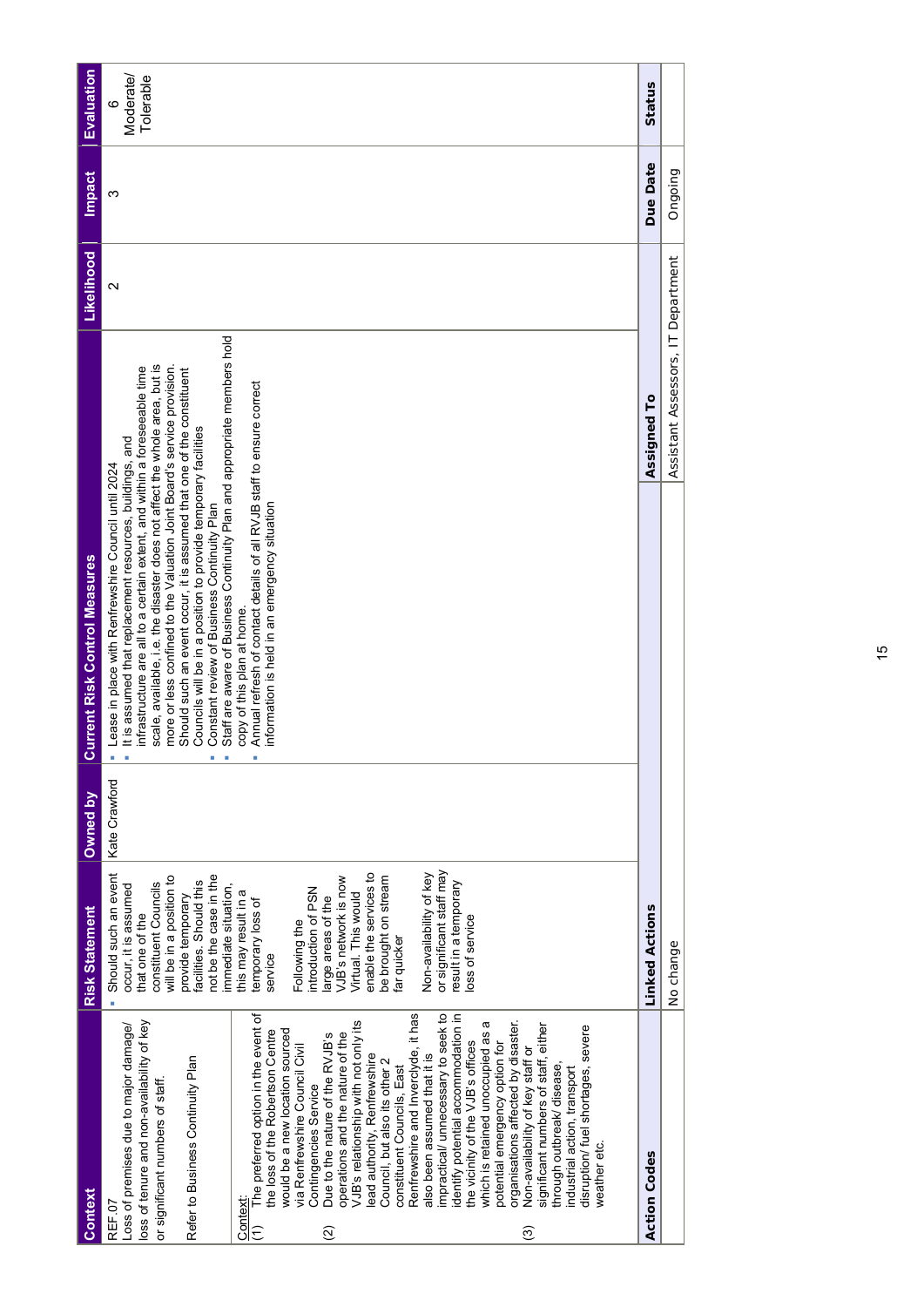| Context                                                                                                                                                                                                                                                                                                                 | <b>Risk Statement</b>                                                                                                                                                                                                                                                                                                                                                                           | Owned by      | <b>Current Risk Control Measures</b>                                                                                                                                                                                                                                                                                                                                                                                                                                                                                                                                                                    |                                    | <b>Likelihood</b> | <b>Impact</b> | <b>Evaluation</b>                                   |
|-------------------------------------------------------------------------------------------------------------------------------------------------------------------------------------------------------------------------------------------------------------------------------------------------------------------------|-------------------------------------------------------------------------------------------------------------------------------------------------------------------------------------------------------------------------------------------------------------------------------------------------------------------------------------------------------------------------------------------------|---------------|---------------------------------------------------------------------------------------------------------------------------------------------------------------------------------------------------------------------------------------------------------------------------------------------------------------------------------------------------------------------------------------------------------------------------------------------------------------------------------------------------------------------------------------------------------------------------------------------------------|------------------------------------|-------------------|---------------|-----------------------------------------------------|
| would cause some delay in  within the KPIs set by<br>Loss/ Destruction of information<br>electronically for Electoral<br>Registration, Council Tax<br>dealing with enquiries or<br>(1) While a great deal of<br>and Non Domestic<br>information is held<br>held in paper format<br>appeals<br>Context:<br><b>REF.08</b> | other duties such as Running Roll<br>information. Removing them from<br>subjects, loss of paper files  Valuation Roll & Council Tax List<br>hours spent ingathering the lost<br>This could impact on meeting<br>changes and appeals disposal.<br>statutory deadlines; informing<br>information will result in staff<br>partners of changes to the<br>A significant loss of paper<br>Government. | Kate Crawford | introduction of the Document Management System mitigating the risk for all<br>Non Domestic valuations are held largely electronically, however plans and<br>Currently scanning all files for domestic & non-domestic files with the<br>Introduction of telephone, text and internet registration has aided in<br>CT technical data and bands held electronically.<br>Regular fire alarms and testing of the system.<br>ER information held largely electronically.<br>reducing paper receipt and handling.<br>CCTV & fire extinguishers in place.<br>historical documents are not.<br>3 core functions. |                                    | ო                 |               | Significant<br>Tolerable/<br>High/<br>$\frac{1}{2}$ |
| <b>Action Codes</b>                                                                                                                                                                                                                                                                                                     | <b>Linked Actions</b>                                                                                                                                                                                                                                                                                                                                                                           |               |                                                                                                                                                                                                                                                                                                                                                                                                                                                                                                                                                                                                         | Assigned To                        |                   | Due Date      | Status                                              |
|                                                                                                                                                                                                                                                                                                                         | Data Migration of N drive on to Document Management System                                                                                                                                                                                                                                                                                                                                      |               |                                                                                                                                                                                                                                                                                                                                                                                                                                                                                                                                                                                                         | Assistant Assessors, IT Department |                   | On going      |                                                     |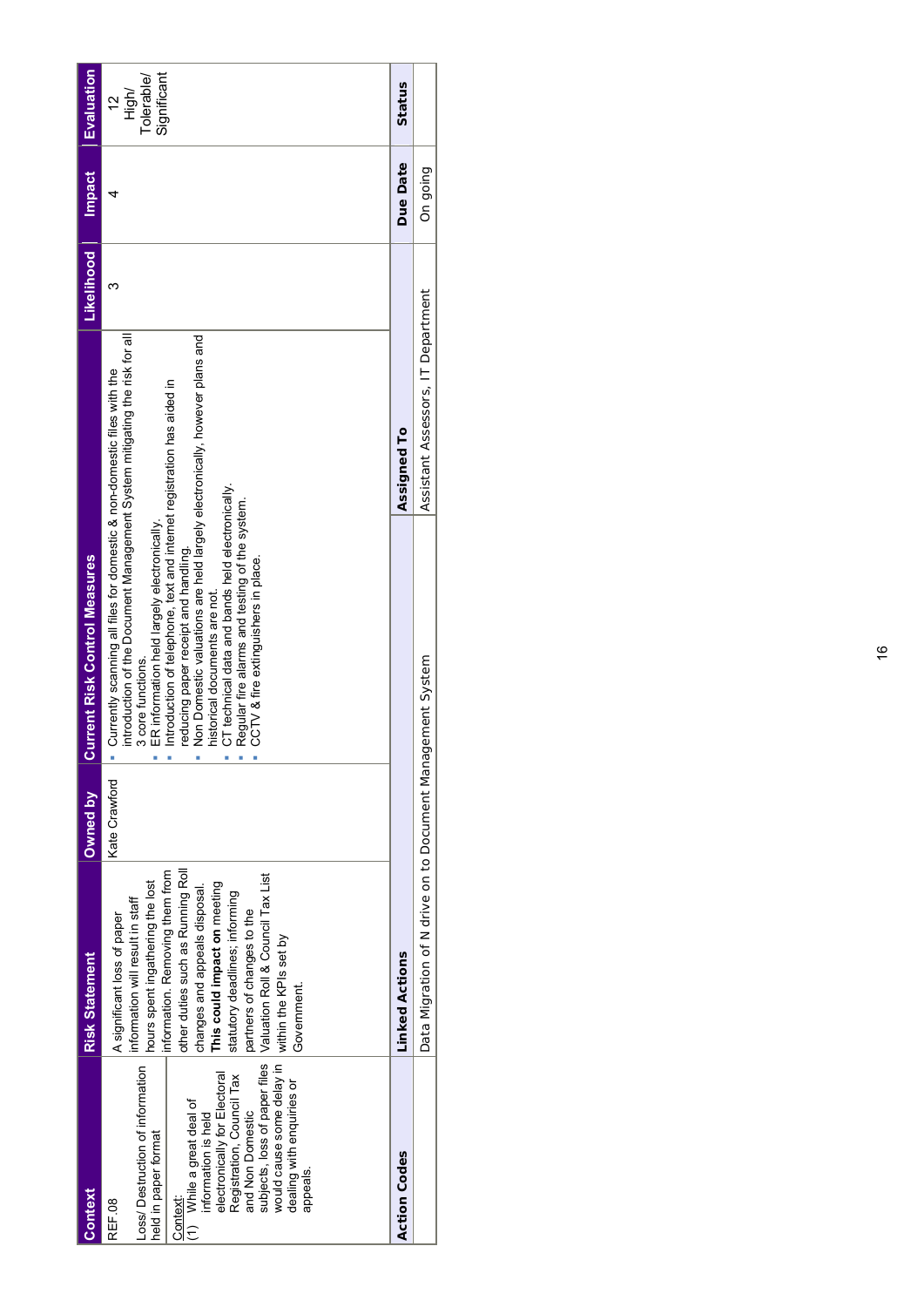| <b>Context</b>                                                                                                                                                                                                                                                        | <b>Risk Statement</b>                                                                                                                                                                                                                                                 | Owned by      | <b>Current Risk Control Measures</b>                                                                                                                                                                                                                                                                                                                                                                                                                                                                                                                                                                           |             | Likelihood | <b>Impact</b> | <b>Evaluation</b>                                 |
|-----------------------------------------------------------------------------------------------------------------------------------------------------------------------------------------------------------------------------------------------------------------------|-----------------------------------------------------------------------------------------------------------------------------------------------------------------------------------------------------------------------------------------------------------------------|---------------|----------------------------------------------------------------------------------------------------------------------------------------------------------------------------------------------------------------------------------------------------------------------------------------------------------------------------------------------------------------------------------------------------------------------------------------------------------------------------------------------------------------------------------------------------------------------------------------------------------------|-------------|------------|---------------|---------------------------------------------------|
| Registration lies with those<br>Inability to recruit & retain<br>demographics show the<br>that are nearing retiral.<br>skill base in Electoral<br>Staffing demographics<br>$(1)$ Existing staff<br>staff<br>Context:<br>REF.09<br>$\frac{\mathfrak{D}}{\mathfrak{D}}$ | and impact on the service's ability<br>significant reductions in levels of<br>oss of key knowledge and skills<br>RVJB workforce combined with<br>The demographic profile of the<br>available staff could result in a<br>to function or deliver critical<br>processes. | Kate Crawford | Current staff are being trained in other areas of service delivery to allow for<br>allow the trainee to sit the Assessment of Professional Competence and<br>Trainee Valuer posts: training programme in place to provide training to<br>Forward planning in place if key members of staff should exercise their<br>Staff demographics are monitored & reported through the Equalities<br>Adverts for staff are placed in key areas - appropriate internet sites,<br>become a member of the Royal Institution of Chartered Surveyors<br>succession planning<br>newspapers etc<br>option to retire<br>framework |             |            |               | Significant<br>Tolerable/<br>High/<br>$\tilde{c}$ |
| <b>Action Codes</b>                                                                                                                                                                                                                                                   | <b>Linked Actions</b>                                                                                                                                                                                                                                                 |               |                                                                                                                                                                                                                                                                                                                                                                                                                                                                                                                                                                                                                | Assigned To |            | Due Date      | Status                                            |
|                                                                                                                                                                                                                                                                       | No Change                                                                                                                                                                                                                                                             |               |                                                                                                                                                                                                                                                                                                                                                                                                                                                                                                                                                                                                                |             |            |               |                                                   |

| Context                                                                                                                                                                                                                                                   | <b>Risk Statement</b>                                                                                                                                                                                           | Owned by      | <b>Current Risk Control Measures</b>                                                                                                                                                                                                                                                                                                                                                                                                                                                                                                                                                                                                                                                                                                                                                                                                                                                                                                                                                                                                                                                                                                                                                                                                                                                                                                                                                                                                                                                                                                                                                                                                                                                 |                                 | <b>Likelihood</b> | <b>Impact</b> | Evaluation                        |
|-----------------------------------------------------------------------------------------------------------------------------------------------------------------------------------------------------------------------------------------------------------|-----------------------------------------------------------------------------------------------------------------------------------------------------------------------------------------------------------------|---------------|--------------------------------------------------------------------------------------------------------------------------------------------------------------------------------------------------------------------------------------------------------------------------------------------------------------------------------------------------------------------------------------------------------------------------------------------------------------------------------------------------------------------------------------------------------------------------------------------------------------------------------------------------------------------------------------------------------------------------------------------------------------------------------------------------------------------------------------------------------------------------------------------------------------------------------------------------------------------------------------------------------------------------------------------------------------------------------------------------------------------------------------------------------------------------------------------------------------------------------------------------------------------------------------------------------------------------------------------------------------------------------------------------------------------------------------------------------------------------------------------------------------------------------------------------------------------------------------------------------------------------------------------------------------------------------------|---------------------------------|-------------------|---------------|-----------------------------------|
| Records Management Act<br>2011 and Health & Safety<br>Freedom of Information<br>Failure to comply with<br>(Scotland) Act 2002,<br>Equalities obligations,<br>Protection legislation<br>legislation e.g. Data<br>legislation<br>Context<br>REF.10<br>Legal | Due to changes in legislation and<br>agreements and substantial fines.<br>reputational damage, breach of<br>ever increasing demands from<br>stakeholders, failure to comply<br>with legislation could result in | Kate Crawford | Fire Risk Assessments in force with regular reviews, fire evacuation<br>provided and monitored to ensure continued compliance. They are<br>Publication Scheme adopted and published on the Board's website<br>For the Board's responsibilities under data protection, FOI(S)A etc,<br>Ensure a Data Protection Impact Assessment is undertaken where<br>A Data Protection Officer (DPO) has been employed by the Board<br>nformation gathered from Information Commissioner newsletters<br>Analysis of FOI requests to monitor information requested and if<br>Committee to ensure shared knowledge and good practice. The<br>Equalities report prepared and published on the Board's website<br>wardens/first aiders identified and circulated to staff. Protective<br>policies have been approved and published and staff training is<br>also standing items on the Governance Working Group agenda<br>appropriate information provided added to Publication Scheme<br>due to the requirement under data protection legislation and to<br>The Board also has representatives on the SAA Governance<br>Board is also represented on Renfrewshire Council's Internal<br>completion of a future development identified in the Board's<br>Document Management System installed to work towards<br>Monitoring of service and staffing implemented to ensure<br>drills undertaken with regular testing of alarms etc. Fire<br>Norking Groups relating to Health & Safety, FOI etc<br>ensure continued compliance which mitigates risk<br>appropriate under the guidance of the DPO<br>compliance with Equalities obligations<br>clothing maintained regularly<br>Records Management Plan |                                 | $\sim$            | ო             | Moderate/<br>Tolerable<br>$\circ$ |
| <b>Action Codes</b>                                                                                                                                                                                                                                       | <b>Linked Actions</b>                                                                                                                                                                                           |               |                                                                                                                                                                                                                                                                                                                                                                                                                                                                                                                                                                                                                                                                                                                                                                                                                                                                                                                                                                                                                                                                                                                                                                                                                                                                                                                                                                                                                                                                                                                                                                                                                                                                                      | Assigned To                     |                   | Due Date      | Status                            |
|                                                                                                                                                                                                                                                           | Monitor                                                                                                                                                                                                         |               |                                                                                                                                                                                                                                                                                                                                                                                                                                                                                                                                                                                                                                                                                                                                                                                                                                                                                                                                                                                                                                                                                                                                                                                                                                                                                                                                                                                                                                                                                                                                                                                                                                                                                      | Assistant Assessor - Governance |                   | Ongoing       |                                   |